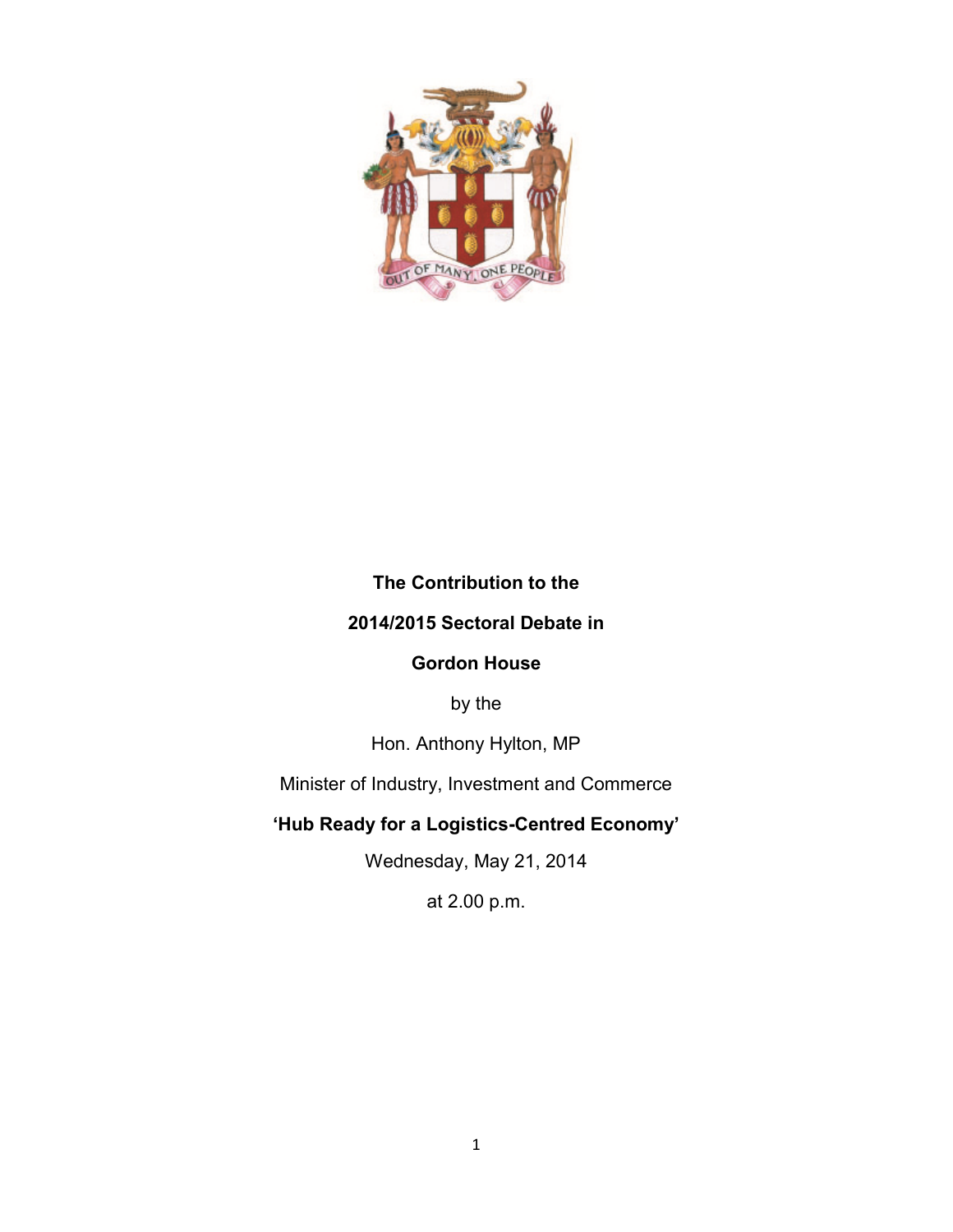# **Table of Contents**

Greetings and Salutations

Moving Jamaica to a Logistics-centred Economy

Demonstrating the 'Hub Effect'

- Hub Effect on Telecoms
- Hub Effect on the Wider Private Sector
- Kingston Wharves/JP Group
- Professional Development Unit Ltd
- First Union Express
- Smart Taxi
- Paradise Ferry
- Jamaica Chamber of Commerce Symposium
- ARC Systems
- Tankweld Rio Bueno
- The Success of ISOCON-JLB

Building the Logistics-centred Economy through Special Economic Zones

Building the Logistics-centred Economy: Actions by the MIIC and its Agencies

- The National Quality Infrastructure- The BSJ and Global Standards
- The Business Environment and Reform Agenda and the National Competitiveness Council
- Attracting Investments and Growing Exports in an Enabling Business **Environment**
- Knowledge Services/Business Process Outsourcing
- International Financial Services Centre
- New Industries- Industrial Hemp, Health and Wellness Tourism
- The Business Environment and Reform Agenda and the National Competitiveness Council

The MSME and Entrepreneurship Policy

Developing Industrial, Commercial and Office Space

Motor vehicle Import Policy

Scrap Metal Trade

Trade in Damaged Vehicles

Jamaica's Rise in the Logistics Performance Index

Special Announcement

**Closing**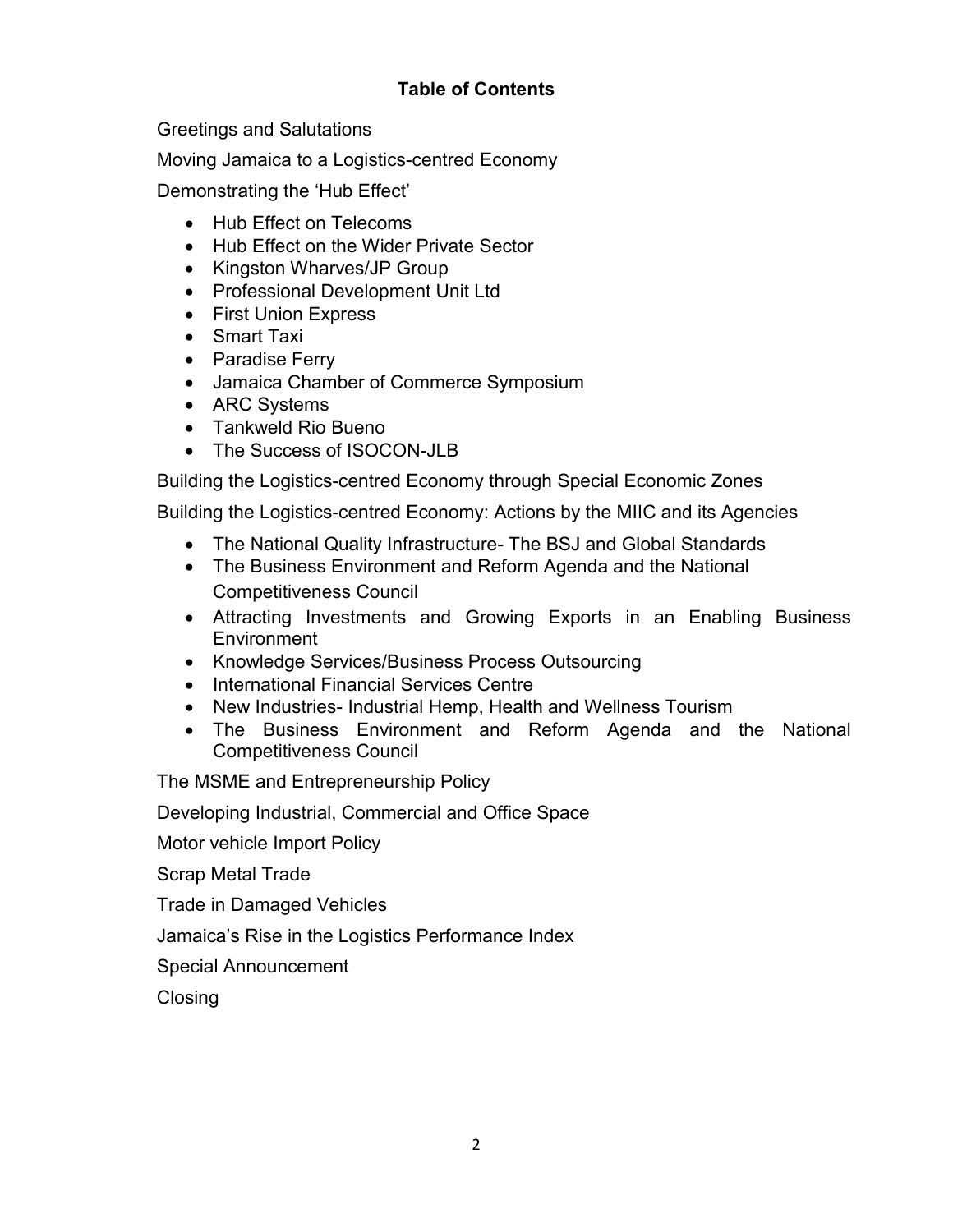#### **Mr. Speaker,**

**Jamaica has jumped 54 places in the Logistics Performance Index, a benchmarking tool developed by the World Bank that measures logistics efficiency worldwide.**

**Like a bolt of lightning Mr. Speaker, Jamaica sprinted past many of its competitors, moving from near the bottom of the table at 124 out of 160 countries in 2012, to 70 out of 160 countries in 2014.**

**Mr. Speaker … Jamaica's future is here.**

**I'll have more on that anon.**

## **Greetings and Salutations**

Mr. Speaker, Honourable Members, members of the Public Service (past and present), distinguished members of the Diplomatic and Consular Corps, members of the local and international business community, our partners from the multilateral institutions, Jamaicans at home and abroad.

It is with a deep sense of honour that I rise to address Parliament, and to give an account of the stewardship of the Ministry of Industry, Investment and Commerce in this important sectoral debate.

- I am grateful to the Almighty for His guiding hand on the work of the Ministry, its departments and agencies to achieve important outcomes for the economy and the People of Jamaica.
- I would like to thank my Minister of State, the Hon. Sharon Ffolkes-Abrahams, for the tremendous support she has given to the Ministry and to me over the past year.
- I pay tribute to the committed public servants, who lead and staff the Ministry and its agencies, and who continue to make their contributions, often times under challenging circumstances.
- To the Permanent Secretary, Mr. Vivian Brown and the hardworking staff of the Ministry, including the staff of the Logistics Hub Secretariat; I offer my thanks for their commitment to duty and to the nation.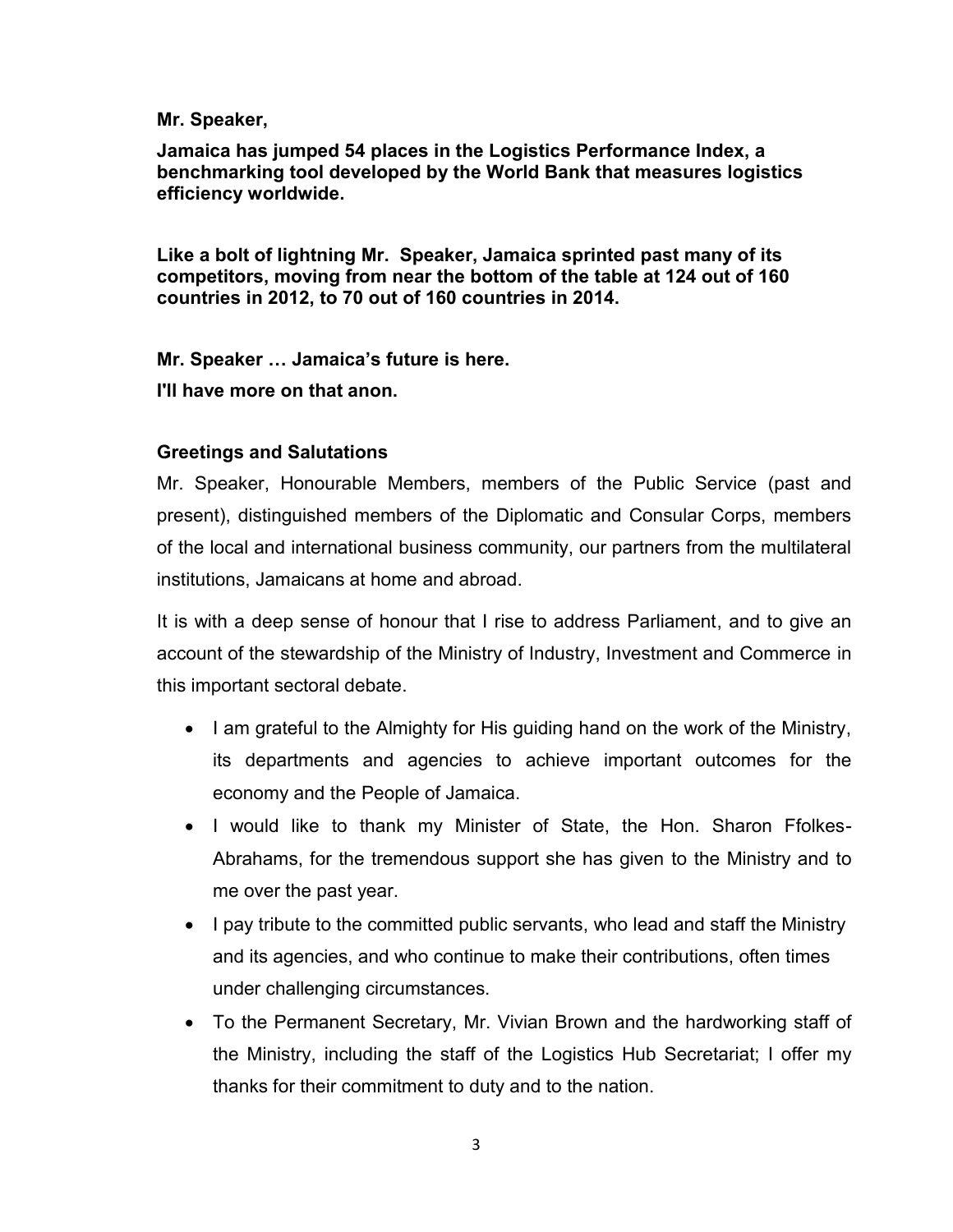Mr. Speaker,

- Today, I reflect on the life and times of my mother and father, who made their transitions during the course of last year.
- I pay homage to their sacrificial investments in my life, as well as in the lives of my siblings. I will always treasure the legacy of their values, which inspired my entry into public service.
- Mr. Speaker, the burden of public office and the sacred privilege to sit in this Honourable House should never be taken lightly by any of us. I am honoured to bear this burden with the loving support of my family- my dear wife *Yodit*- and the apple of my eye- my daughter *Nyle.* To them, and the other members of the family, I express my heartfelt appreciation for their love and encouragement.

Mr. Speaker,

I would also like to pay tribute to you, for your wise and steadying hand in guiding the proceedings of this House through the turbulence that sometimes characterizes the business done here on behalf of the People.

- To the Most Honourable Prime Minister, for her inspired leadership of the country at such a time as this, and for her belief and support in my ability to make a meaningful contribution to her Cabinet and to our nation at this time;
- My colleague members of the Cabinet;
- The leadership, members and supporters of the People's National Party;
- My Councillors and Constituents;
- My personal support staff and close technical team of advisors; to them I say, your sincere belief in the productive promise and the global possibilities for Jamaica remains the glue that cements our commitment to working and delivering for the People of Jamaica.
- Mr. Speaker, I also acknowledge the leaders of the Jamaican business community, who remain our active partners in many initiatives to advance the reform and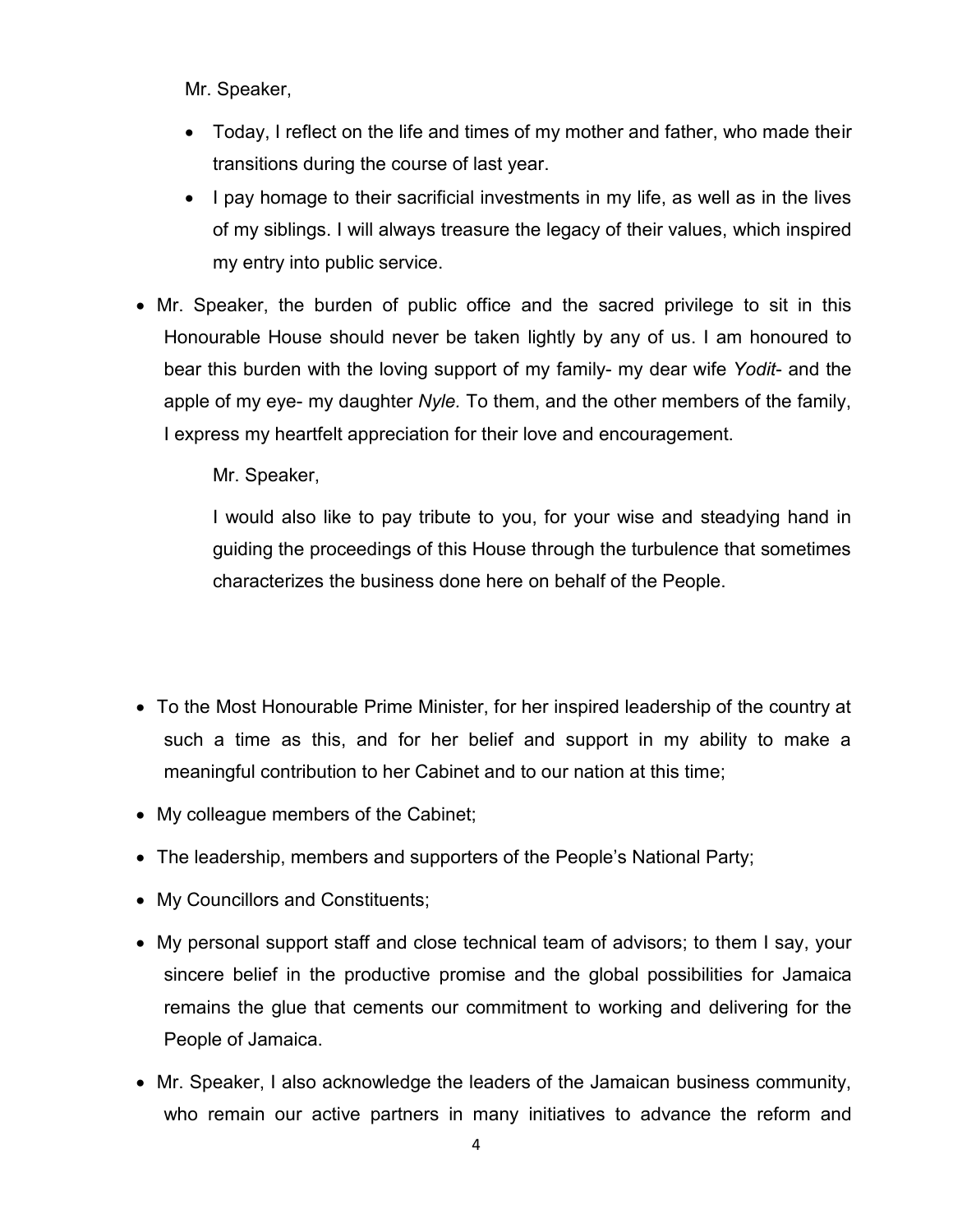development of business against the background of the national growth and development agenda.

 To them, I express the appreciation of the entire Ministry for their partnership in the process.

#### **Introduction: Jamaica's Future is Here**

Mr. Speaker … the Ministry of Industry, Investment and Commerce is the 'businessfocused' Ministry of the Government of Jamaica, and a driver in the delivery of the Growth Agenda.

Our mission is to catalyze growth and to facilitate the creation of jobs in the Jamaican economy in order to improve the lives and economic well-being of the People of Jamaica.

Mr. Speaker …we are focused on creating a new paradigm for economic growth for Jamaica.

We are creating an enabling environment, where our businesses and budding entrepreneurs are beginning to see the opportunities and the tremendous promise of the Jamaica Logistics Hub Initiative.

Mr. Speaker …we are making big strides in becoming a logistics-centred economy!

We have had the debate on the Jamaica Logistics Hub in the wider society.

We have passed the acid test.

We have 'proof of concept'.

We have the interest and the backing of the global investment community, and today, I will bring the evidence to this Honourable House!!!

Mr. Speaker …over the past 18 months, we have engaged the biggest and most experienced players in global logistics. Today, we are on the radar of major global corporations looking for a location to increase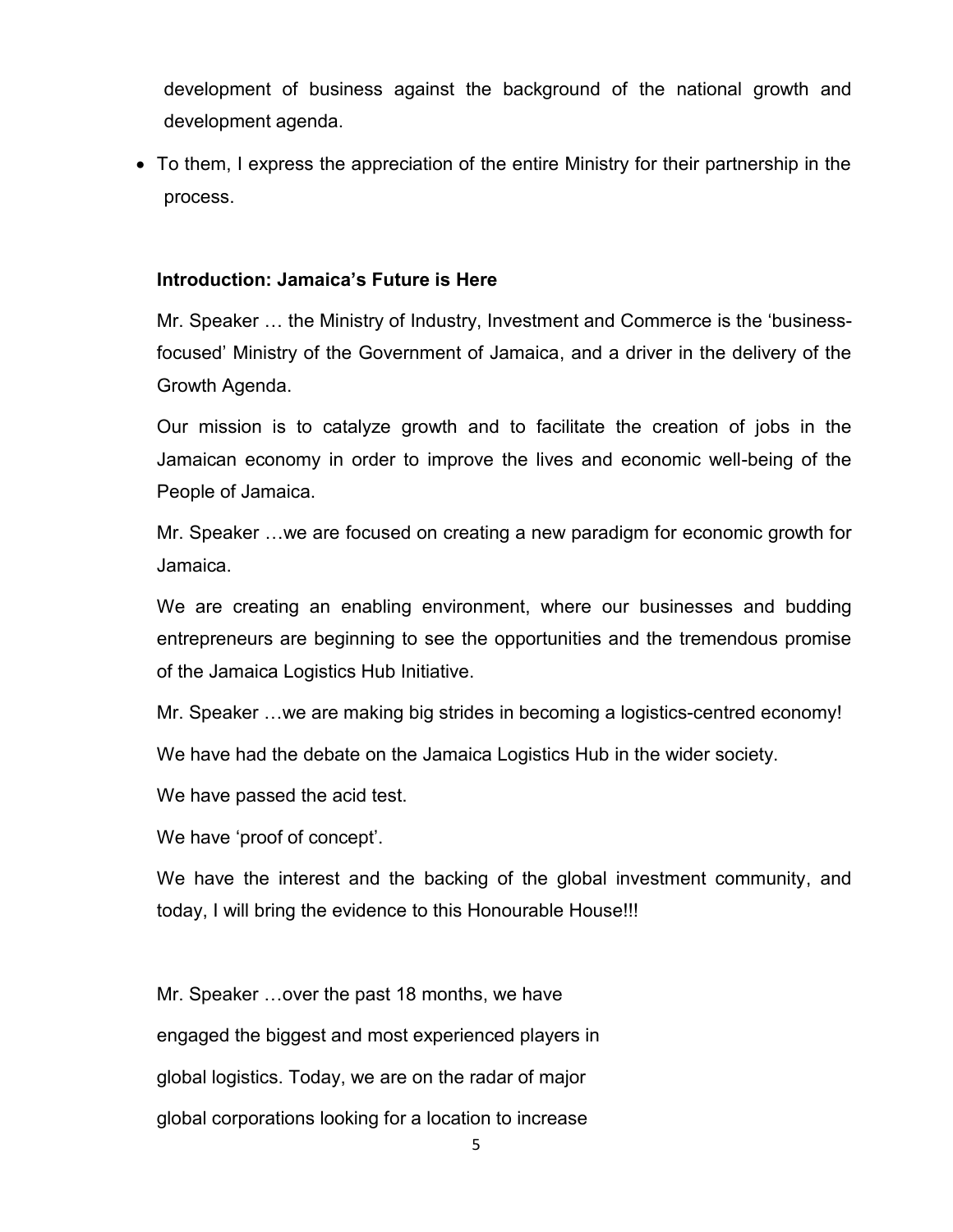their operational efficiencies and reduce time to market

in this region of the world.

This is what we mean, Mr. Speaker, when we say the Logistics Hub Initiative is not simply about Jamaica, it is 'a global asset'. Jamaica, again matters to the world trading system.

Mr. Speaker … let us not forget our history.

Over 500 years ago, Jamaica was one of the richest places on Earth as the city of Port Royal was then the centre of international trade and commerce.

The merchant ships of England and Spain, laden with goods would sail our waters via the Windward Passage with the aid of the north-east trade winds.

Back then, even in the face of the threat of the pirates and buccaneers of the Caribbean, business thrived, and Port Royal was a place synonymous with riches and wealth.

Mr. Speaker … we can do it again!

Afterall …A rising tide lifts all ships.

Jamaica can be rich and wealthy again.

Jamaica can re-claim its status as a global hub for business.

I submit Mr. Speaker … Jamaica is the most viable option to be the next global logistics hub.

This Government, this Ministry, will not let this momentous opportunity slip from our grasp.

We will not fail the people of Jamaica.

Failure, Mr. Speaker, is simply not an option!!

I say to you, and to this Honorable House;

#### **Jamaica's Future is here!!!**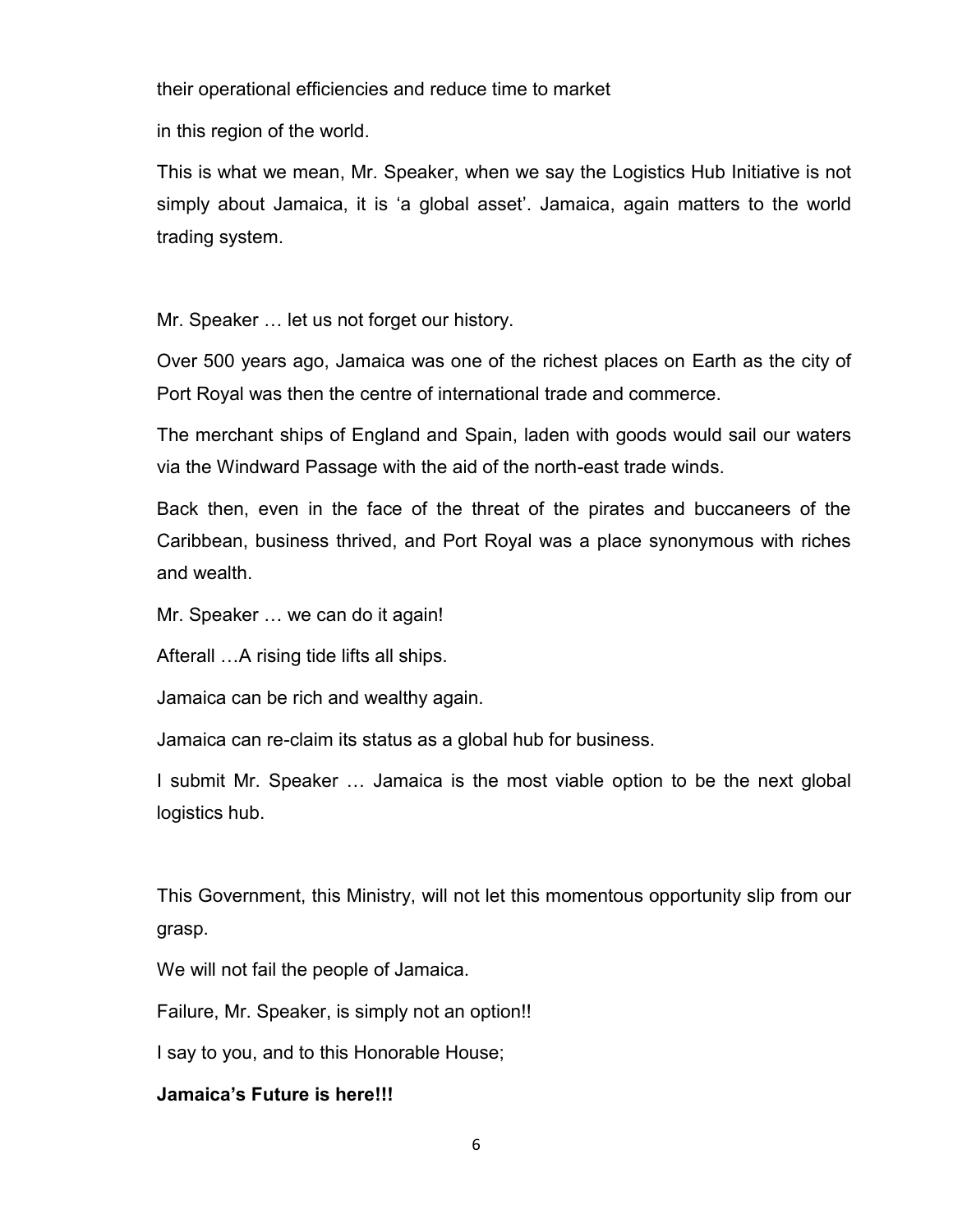Mr. Speaker … this mission for Jamaica's economic future goes beyond the work of the Ministry of Industry, Investment and Commerce.

- This Mission involves the Ministry of Transport, Works and Housing and its agencies such as the Port Authority of Jamaica, Airports Authority and the Caribbean Maritime Institute;
- It involves the Ministry of Finance and its agencies like Jamaica Customs and Tax Administration Jamaica;
- It involves the Ministry of Science, Technology, Energy and Mining and its relentless pursuit of affordable energy for this country;
- It involves the Ministry of Education and all its academic and training institutions;

Mr. Speaker,

- This mission for a logistics-centred economy involves the Ministry of National Security in its efforts to build a safe and secure environment for business to flourish;
- It involves the Ministry of Justice in the administration of social and economic justice;
- It involves the Ministry of Foreign Affairs and Foreign Trade and all its missions and embassies around the world;
- It involves the Office of the Prime Minister and its agencies like the UDC and the NHT.

Mr. Speaker … this is a mission for the whole of Government. Through joinedup governance:-

 We are receiving high investor interest in projects to improve and expand our existing seaport, airport, industrial/commercial and ICT infrastructure.

Through joined-up governance:-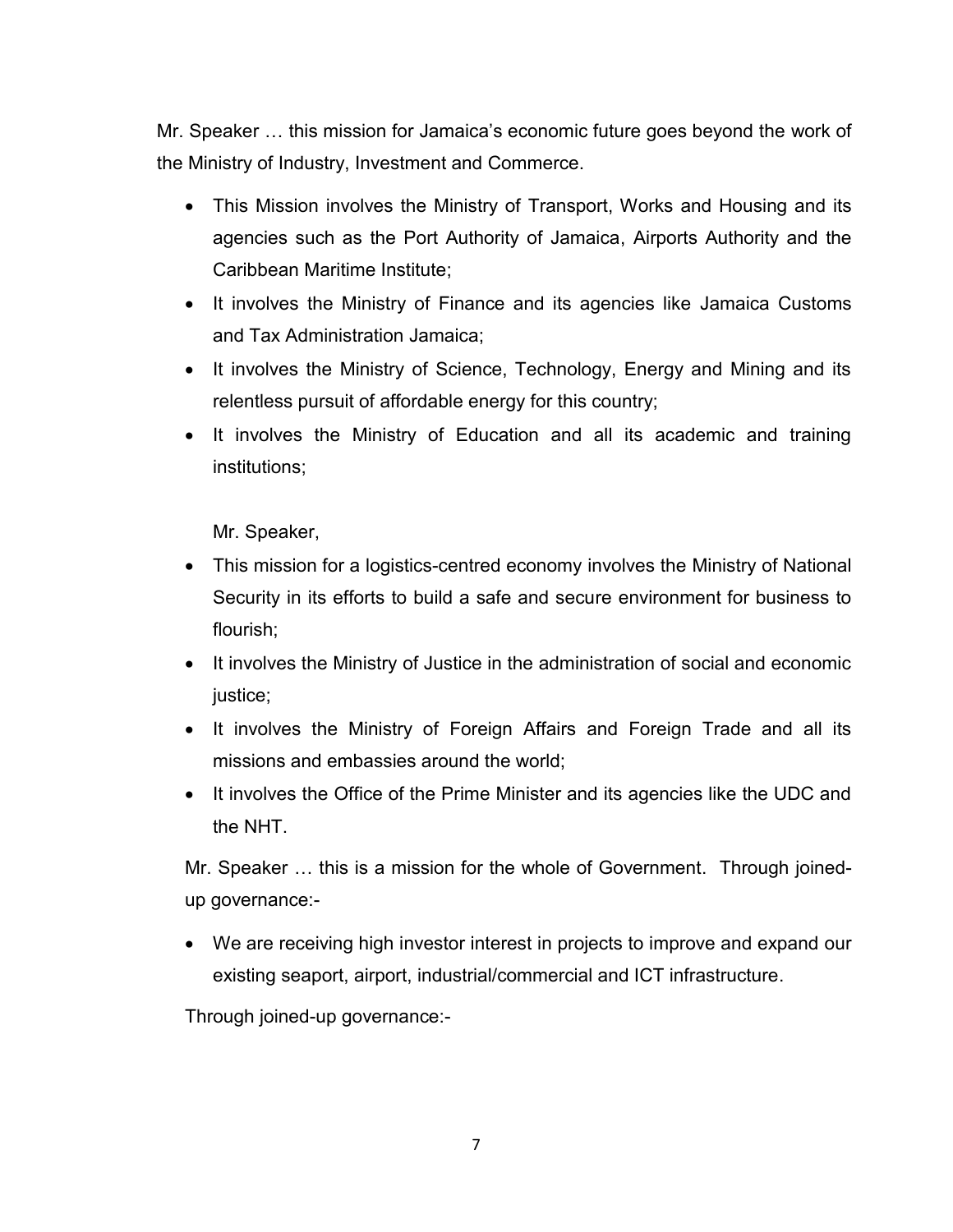- We have started the process to develop the large-scale Hub projects such as the commodity ports, cargo airports, dry dock and special economic zones, and;
- We are implementing the manpower and training development programmes to prepare our people to find jobs and careers in this new logistics-centred economy;

Mr. Speaker …this is what we are doing in the move to a logistics-centred economy:-

- We are building the national quality infrastructure to enable our firms to integrate and to compete in global markets;
- We are building a highly efficient cross-border trade facilitation platform to manage the inflow and outflow of goods and services in the economy, and;
- We are putting in place the policies, legislation and regulations to govern a logistics-centred economy that will be attractive and appealing to global and local investors alike.

Mr. Speaker,

We are doing this together, the evidence is clear.

Together, as a Government;

Together, as a Country;

Together, with our international partners;

Together Mr. Speaker, we are doing this!

I say to you, **Jamaica's future is here.**

## **Moving to the Logistics-centred Economy: Demonstrating the 'Hub Effect'**

Mr. Speaker … in my presentation today, I will demonstrate to this Honourable House why the Jamaica Logistics Hub Initiative is no pipe dream.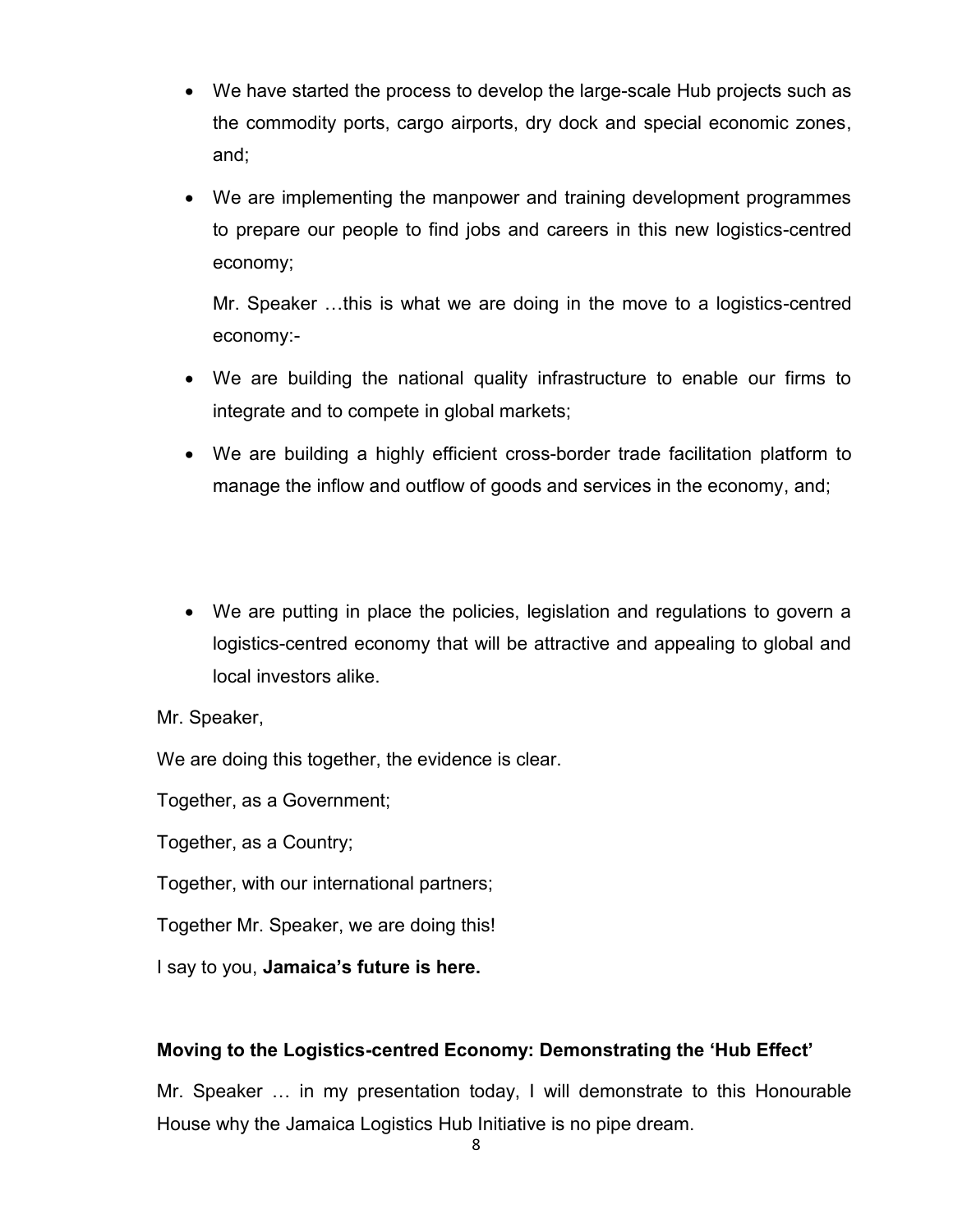I will demonstrate why local businesses are now moving to capitalize on the Hub Initiative, and why more of our people are embracing this initiative as a gamechanger for the economic fortunes of the nation.

Mr. Speaker …What a difference a year makes!

In last year's sectoral debate, my presentation on the Jamaica Logistics Hub Initiative was denounced by some members of the Opposition as a 'pipe dream'.

I was also the subject of attacks in sections of the media.

Mr. Speaker …I accept this as par for the course in a robust democracy, where all ideas are allowed to contend.

I have learnt from my twenty-five (25) years plus experience in public life, that big, game changing ideas require time and determination to be received and digested.

Mr. Speaker … in all this, I take my cue from history :

- Copernicus told the world that the Sun was at the centre of the Universe and was branded a heretic; his theory revolutionized science and astronomy;
- Columbus defied the conventional wisdom of his time by asserting that the world was, indeed round and not flat; and he, Mr. Speaker, changed the course of human history.

Mr. Speaker,

One year later, and from the vantage point of the Ministry of Industry, Investment and Commerce I return to this Honourable House to say to the nation, that we are quickening our pace to build this logistics-centred economy.

Mr. Speaker,

My message to the nation is simply this:-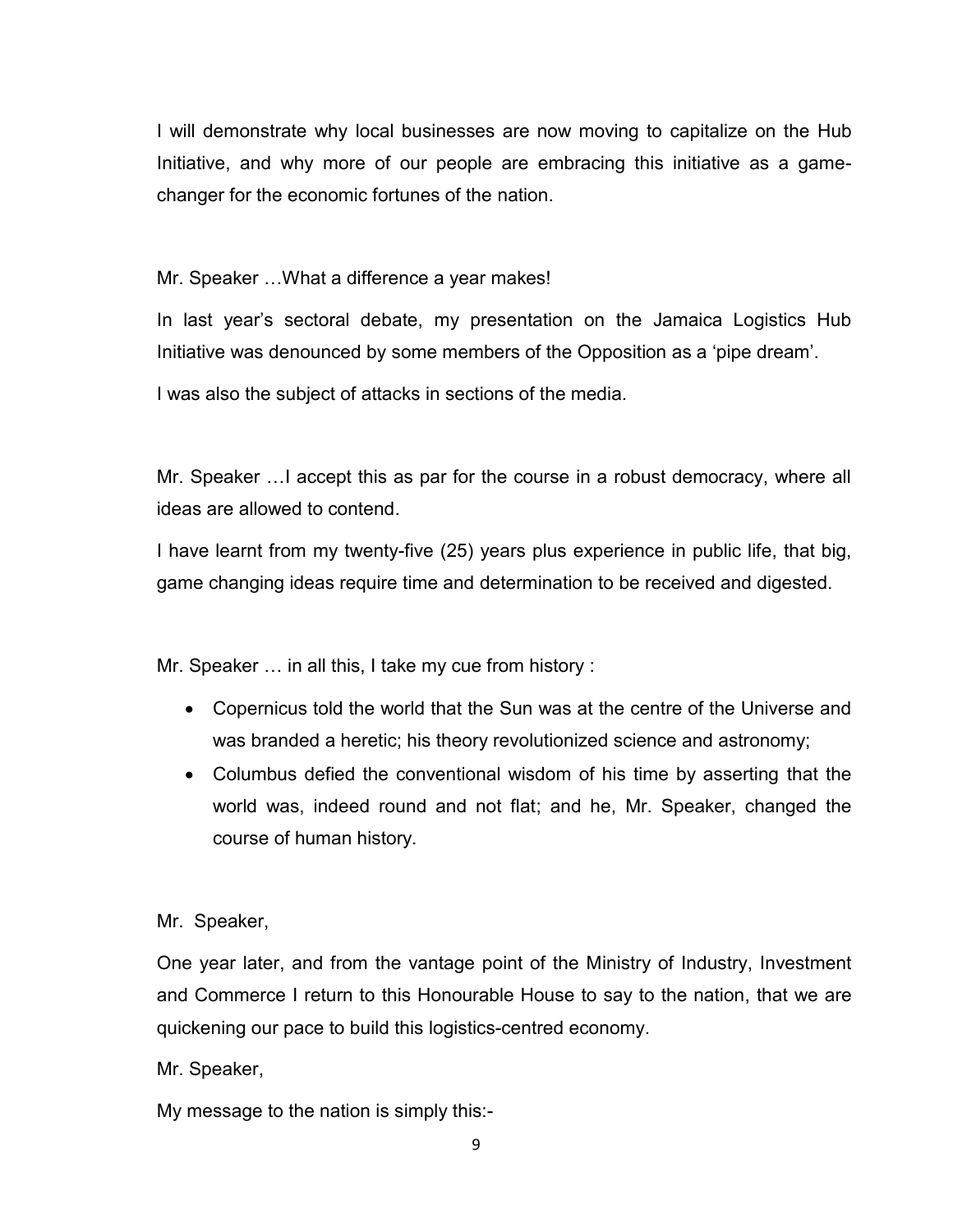A logistics-centred economy that delivers a more efficient business environment characterised by the ease and speed of doing business, represents our best option to breathe new life into the Jamaican economy.

- A logistics-centred economy is our best option, to once and for all, reverse years of little or no growth.
- It is our best option to deliver more wealth-creating opportunities;
- To create jobs and inclusive growth;
- To reward entrepreneurship and spur innovation, and;
- To give us the platform to make our industries more globally competitive.

This is the message Mr. Speaker,

A logistics-centred economy is our best option, to finally implement an MSME and Entrepreneurship Policy that effectively includes the full participation of our Micro, Small and Medium-sized Enterprises; and that gives them a real chance to grow, to become profitable and to survive.

Mr. Speaker,

For years, succeeding governments have talked about developing the MSME sector.

This Government, through the MIIC is moving beyond lip service. Mr. Speaker, we are working!

Mr. Speaker,

May I remind this Honourable House that we adopted the MSME and Entrepreneurship Policy.

We did so in recognition of the fact that the MSME sector is the backbone of our economy, which provides upwards of 80 percent of the jobs in this country.

Mr. Speaker … the Ministry started to implement this policy because we are determined to unleash the entrepreneurial energies of our people as we build this logistics-centred economy.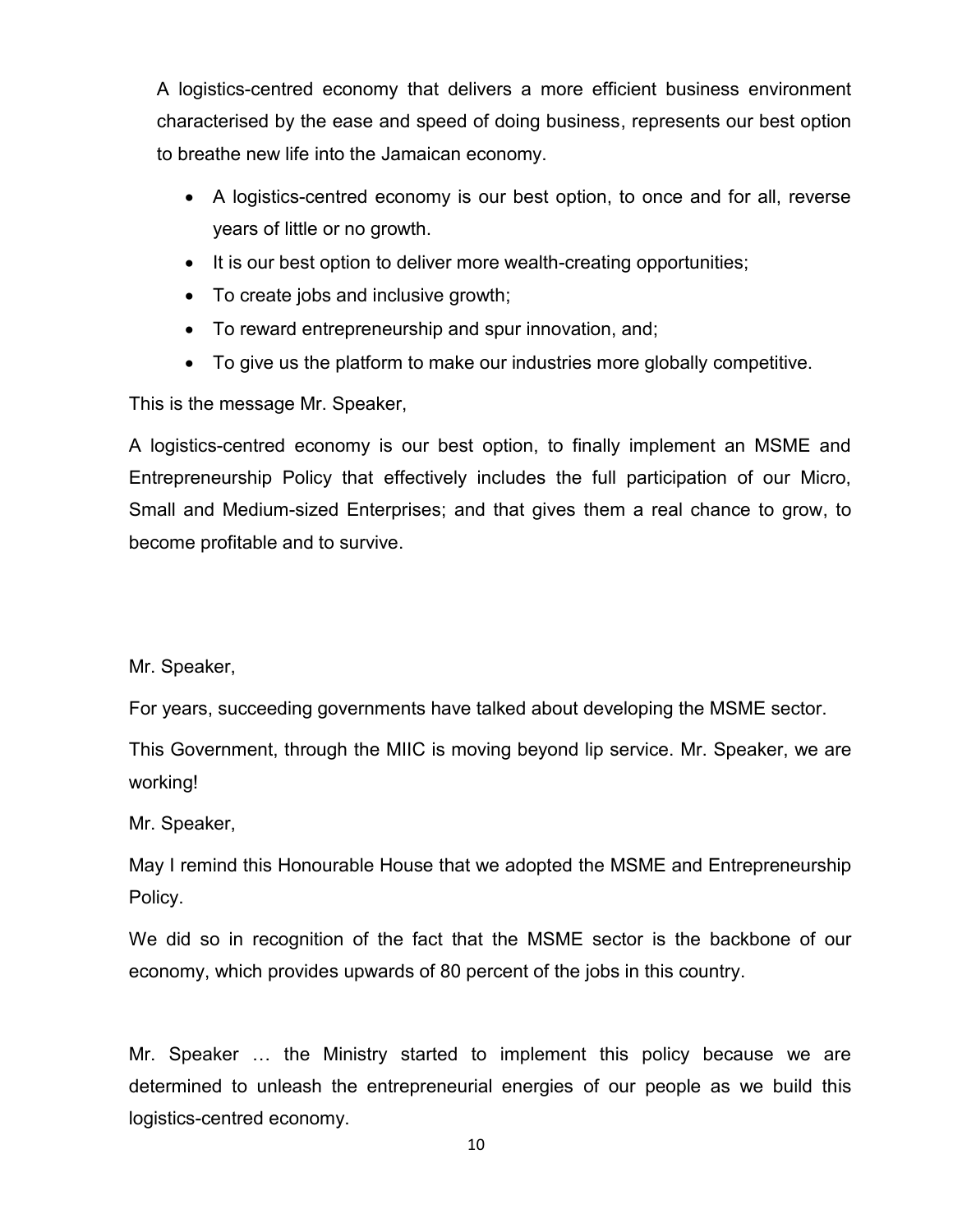This is why we have passed the Security Interests in Personal Property (SIPP) legislation; and why we have passed and implemented the Business Registration Super Form to enable the easy start-up of businesses.

This is why we have established the Collateral Registry to expand asset-based lending to the MSME sector.

This is why Mr. Speaker, we are pursuing Insolvency Legislation in order to give MSMEs the opportunity to organize their business in the face of insolvency with the protection of the Courts against their creditors.

Mr. Speaker … later in this presentation, I will speak more on some of the specific policy actions we are taking to better serve the needs of the MSME sector in this evolving logistics-centred economy.

Mr. Speaker,

With the widening of the Panama Canal and the expected influx of trading vessels in our waters, everyone in this Honourable House accepts that Jamaica must quickly position itself to profit from the supply and value chains for the production and distribution of goods and services around the world.

Everyone in this Honourable House recognises that the typical motorcar is no longer manufactured in any one country.

There is such a thing called a global value chain that allows for the design, production, and assembly of the components of that motorcar in different countries; and for the delivery of that vehicle to a customer in Europe, South America or in the United States, which is still the largest consumer market in the world.

Mr. Speaker …some of us may know that the new Boeing 787 Dreamliner aircraft has some 2.3 million parts.

The fuselage is built by Boeing but the other components such as the landing gear and wings of the plane are made in 5,400 supplier factories in dozens of countries around the world.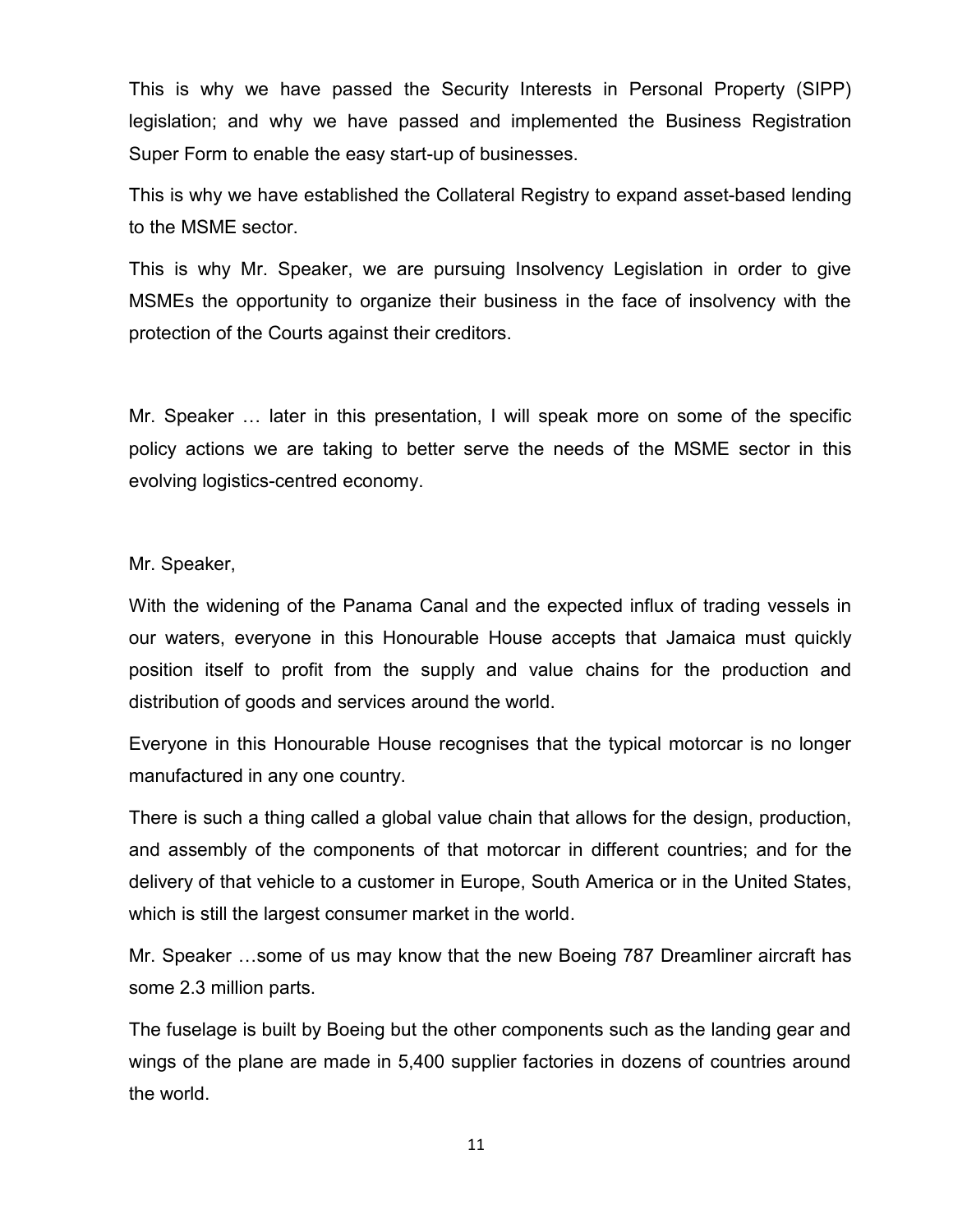Mr. Speaker … some of us may know that the Asia Pacific region is [the](http://www.youtube.com/watch?v=fgT9zGkiLig) major driver of global aviation growth in the world.

100 million new airline passengers will pass through that region in the next 2-5 years, creating the need for some 12,820 new airplanes valued at US\$1.9 trillion over the next two decades according to the Boeing Corporation.

Mr. Speaker … in light of this, what if Jamaica could convince the companies which make the wing tips for the 787 Dreamliner, to locate their operations here in Jamaica?

What if we could target and convince those transnational corporations managing all types of business value chains, to locate segments of their business operations right here in Jamaica?

Mr. Speaker … we are changing the 'what ifs' to real possibilities.

We have moved from concept to action and we are aggressively going after investments for the Hub.

Mr. Speaker …as I have said in this House;

As I have explained to hundreds of people throughout the length and breadth of this country, and;

As I have emphasized to prospective investors stretching from North America, Europe, the Middle East and South-east Asia;

Jamaica's competitive advantages to build a Logistics Hub are second to none in this region:

 We are 90 minutes by air from the United States, and lie within a 4-hour flight radius of half a billion of the world's upwardly mobile population.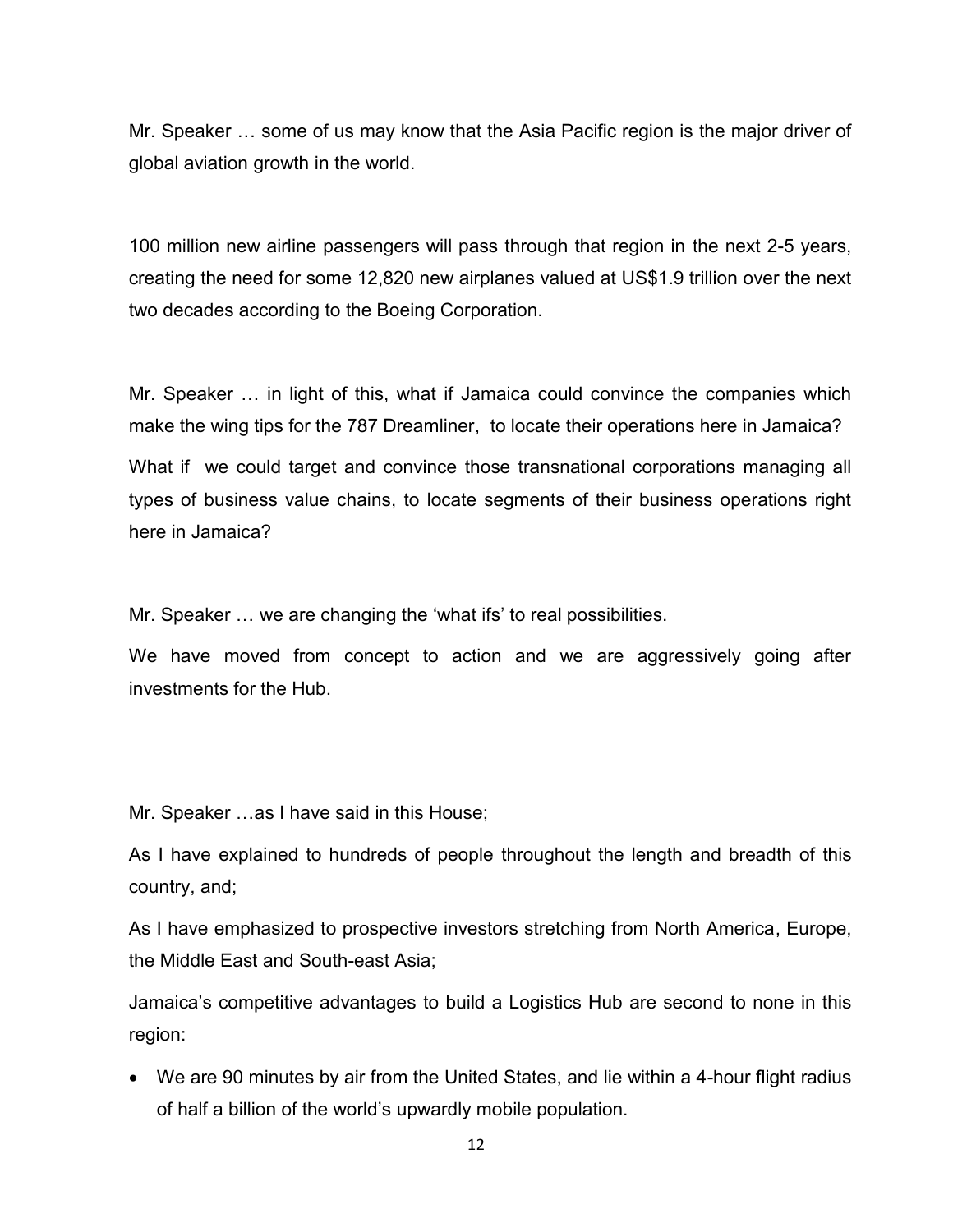- In this region, we are at the centre of the east-west and north-south sea and air corridors;
- We are blessed with world-class seaports, airports, telecoms and data connectivity, inter-connected highways, the real possibility of reviving cargo and passenger rail service, and we are the third largest English-speaking workforce in the Western Hemisphere.

Mr. Speaker .. it bears repeating. We are in the perfect geo-strategic location to be the major springboard for trade in this Hemisphere.

We can become a Logistics Hub of the likes of the giants in the global logistics business- Singapore, Dubai and Rotterdam.

Mr. Speaker …I am heartened by the growing national

consensus around this major opportunity for Jamaica.

I welcome the growing enthusiasm and acceptance by the Opposition for the Jamaica Logistics Hub Initiative as a bankable idea whose time has come.

Indeed Mr. Speaker, the Honourable Member for Clarendon Central has been an early and tireless advocate of a multi-modal project for Jamaica.

I say to him, that there is adequate space within the ambit of the Jamaica Logistics Hub Initiative to accommodate his visionary ideas, and again I thank him for his continuing support.

This is no pipe dream, Mr. Speaker.

When resources flow into any economy, opportunities are created for new entrepreneurial activities, businesses grow, people find jobs and life gets better socially and materially. These opportunities are now emerging in the Jamaican economy.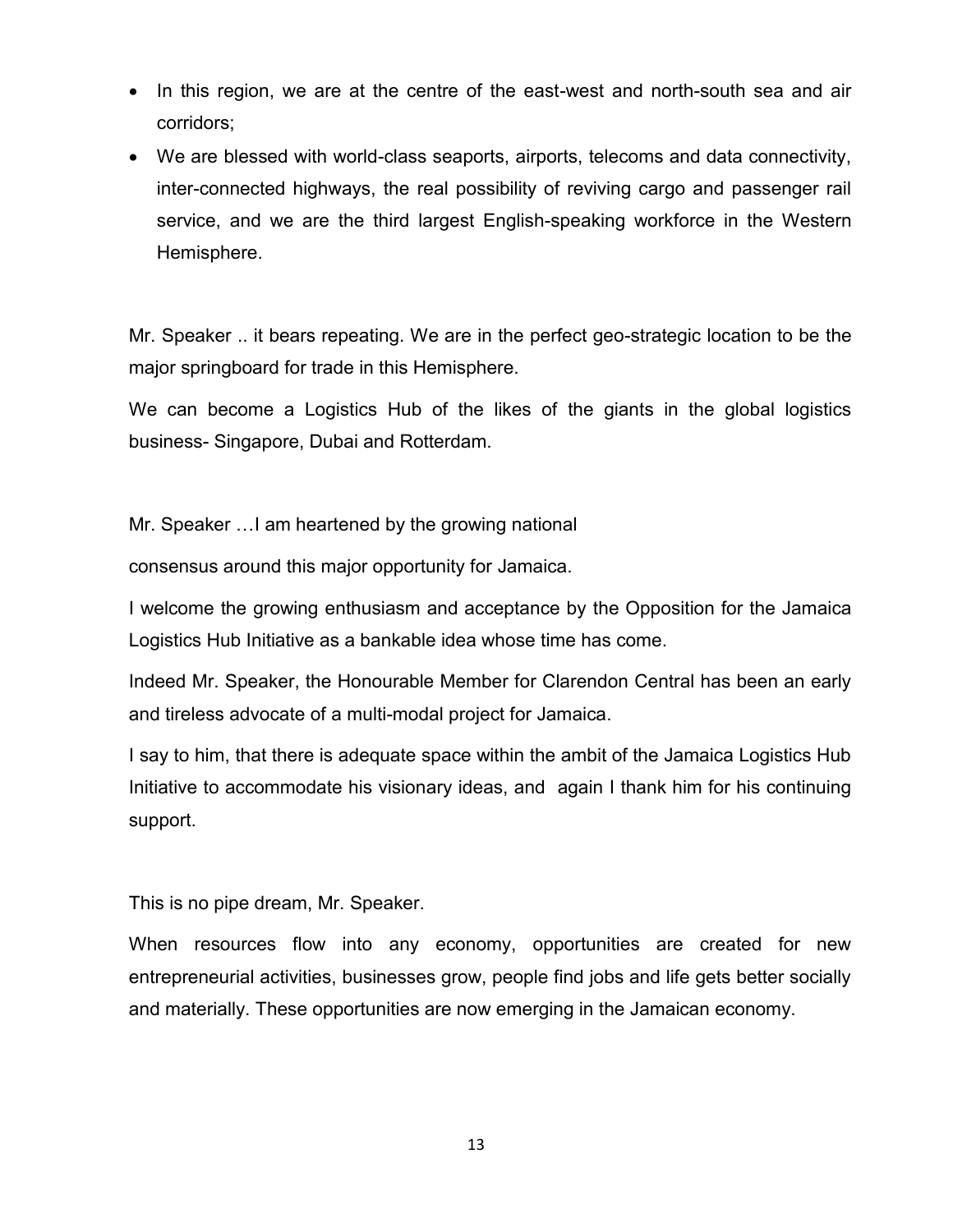Mr. Speaker … this is testament to the visionary outlook of this Government under the inspirational leadership of the Most Honourable Prime Minister;

It is testament to our national confidence - as Government and Private Sector- saying to the world that we are the next big thing in global logistics and an asset to the world trading system!

Mr. Speaker … this is no pipe dream.

As a Government, we have embarked with purpose on this journey to create a dynamic logistics-centered economy.

- We are seeing openings in the economy that will allow forward and backward linkages between the MSME sector and the transnational corporations that will set up their business operations in Jamaica.
- We are seeing companies seizing first mover advantage to expand their operations for the explosion of international business to come;
- We are seeing entrepreneurs and would-be entrepreneurs flocking our Enterprise Jamaica and our JBDC workshops.
- We are seeing an outpouring of interest and participation in our logistics courses and symposiums by people drawn from the business community and civil society.

Mr. Speaker …this is why the JBDC Expo for the MSME sector entitled: *Positioning MSMEs for the Global Supply Chain* starting tomorrow, May 22 in Kingston, is oversubscribed.

Mr. Speaker …this is no pipe dream!

This is a powerful vision of Jamaica's future unfolding now before our very eyes in what I call the *'Hub Effect'.*

This Hub Effect demonstrates that things are indeed happening; and this Mr. Speaker, represents hope for our people.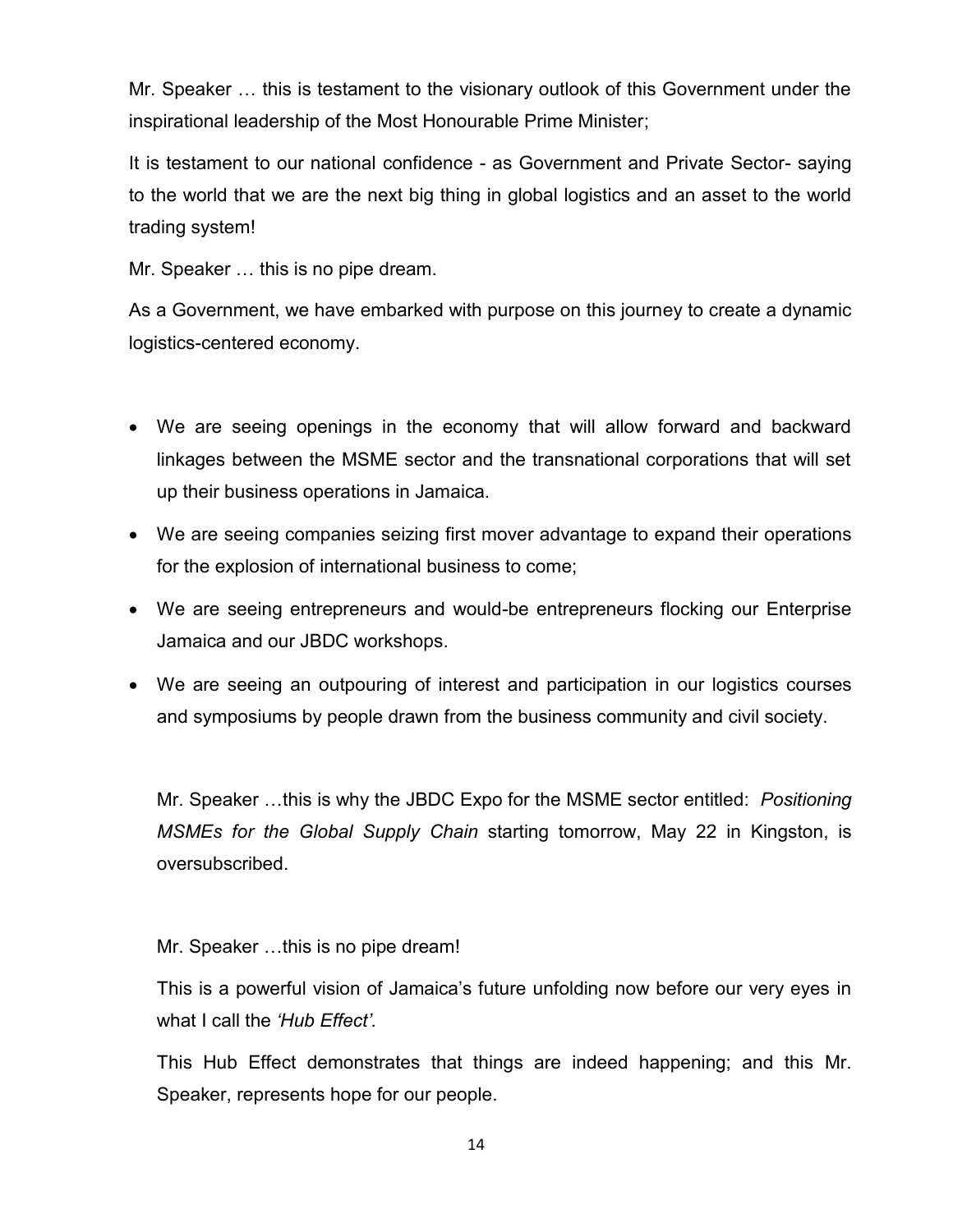It is an early blueprint that moves us out of the realm of concept to strategic thinking and pragmatic action.

It is a window through which we can look for the international partnerships and alliances to make our industries globally-competitive, to quickly convert our small businesses to big businesses, and to plan and mobilize the Jamaican human resources required to drive these industries.

Already Mr. Speaker …we are seeing powerful manifestations of the 'Hub Effect' on the Jamaican Private Sector.

# **The Hub Effect on Telecoms**

One of the key pillars supporting the Hub, next to Aviation, Maritime and Financial Services is,

Mr. Speaker, the critical area of telecommunications and global connectivity.

Telecommunications firm LIME has adopted the phrase 'Hub Ready' to describe their multi-billion dollar investment in a modern, world-class fibre optic network to support the Jamaica Logistics Hub Initiative.

LIME is investing \$8.7 billion to deploy a cutting-edge 4G mobile network in anticipation of the intense commercial demand for business solutions that will come with the Hub.

Mr. Speaker,

## **We are experiencing the Hub Effect!**

 Digicel Business, in support of the ICT needs of investors in the Hub, has invested \$6B over the past year in Jamaica's 4G network, and is rolling out a sophisticated underground fibre network.

Mr. Speaker …**We are experiencing the Hub Effect**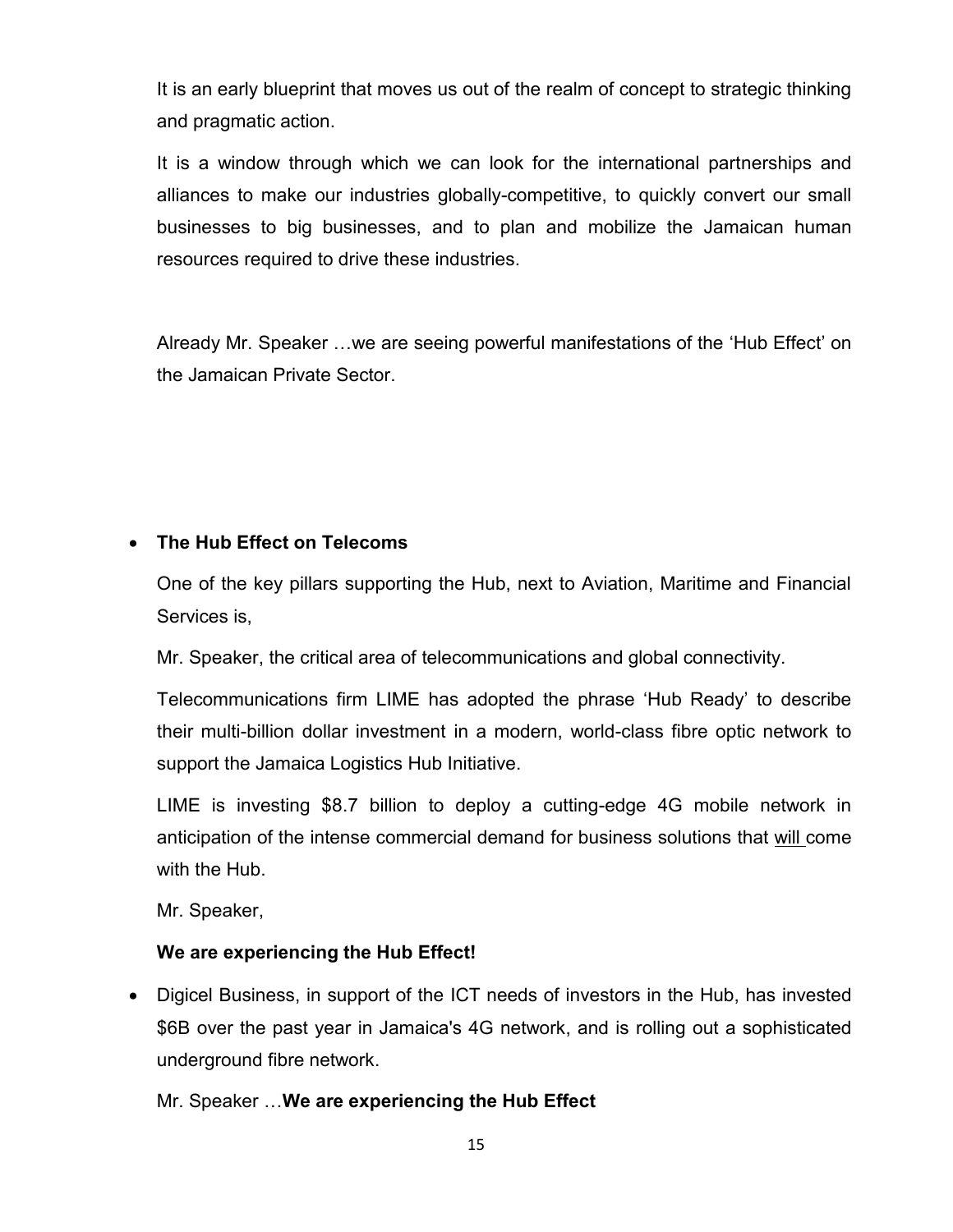- Columbus Communications, operators of Flow and Columbus Business Solutions, has the most advanced terrestrial and subsea fiber optic network in the Caribbean.
- FLOW's latest roll-out in broadband technology including cloud services, will enable rich communications solutions and seamless movement of information across industries

Mr. Speaker … **We are experiencing the Hub Effect** 

## **The Jamaica Internet Exchange Point (IXP)**

Mr. Speaker …related to the Hub Effect on our Telecoms, is the important development now taking place in the creation of the Jamaica Internet Exchange Point (IXP).

Mr. Speaker … currently all Jamaican Internet traffic is routed through the United States. This comes at an extra cost to Jamaica its people and businesses.

It hinders effective local Internet development and stymies content development by our creators. The Jamaica IXP will be implemented by the end of July this year, saving the country more than US\$2 million a year.

The OUR, MIIC working with MSTEM and other stakeholders such as Internet Service Providers and content developers are actively engaged in making the Jamaica IXP a reality.

Mr. Speaker …we need to shift from being net consumers to becoming major producers of local content via cheaper, faster Internet services with larger bandwidth serving our various Internet Service and content providers.

#### **Hub Effect on the Wider Private Sector**

Mr. Speaker … in other areas of the Private Sector, we are seeing growing confidence in the Hub Initiative and more manifestations of the Hub Effect.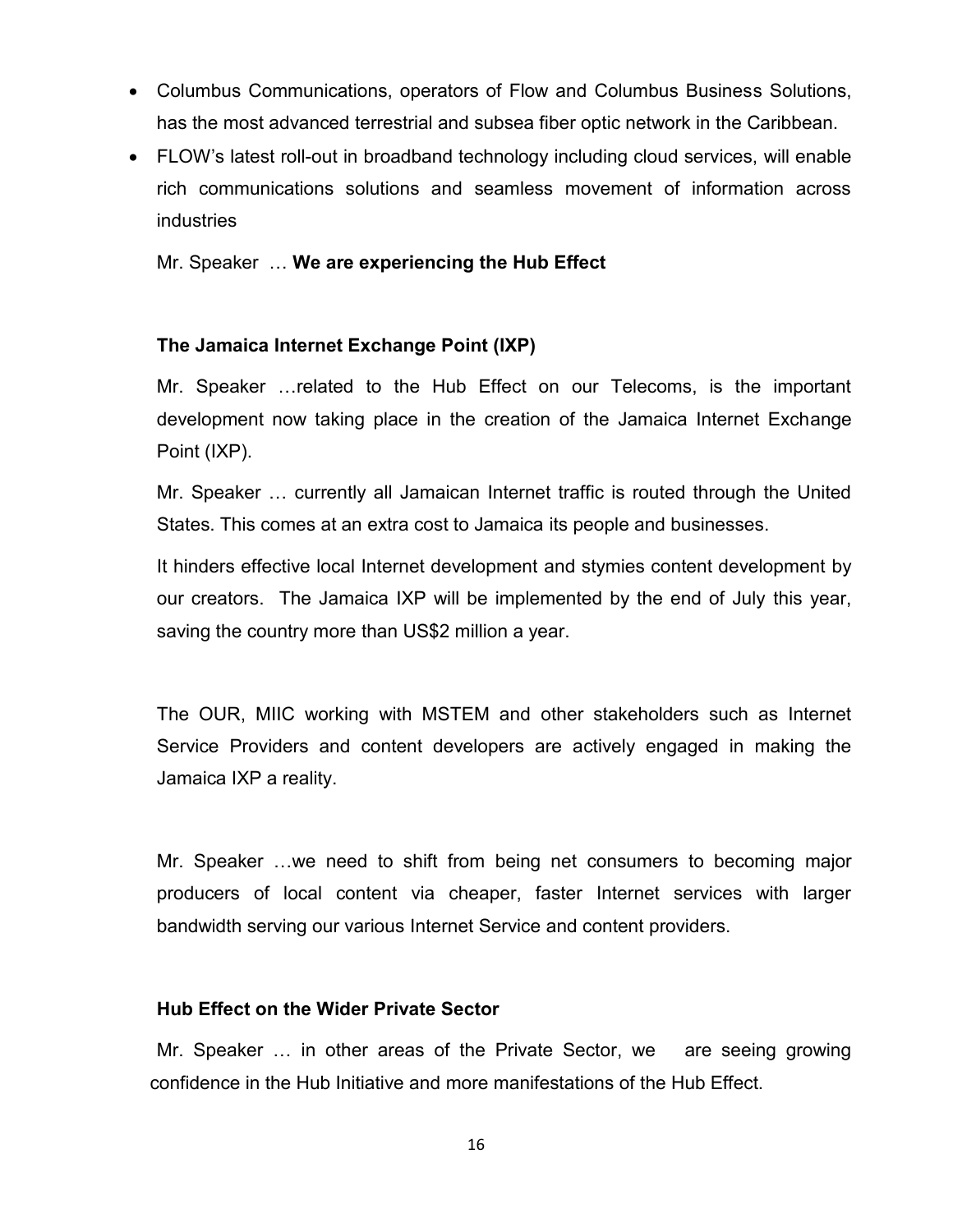## **Kingston Wharves**

As a part of its port infrastructure renewal programme, Kingston Wharves Limited will in the first phase, invest US\$20-million or J\$2.2-billion in the construction of a stateof-the-art Logistics Facility in Newport West.

This will involve the acquisition and refurbishing of an existing structure and the removal of existing structures on the Port to facilitate increased container handling and storage capability.

Construction of a warehouse is expected to commence within the next three months and is estimated to be completed in twelve months.

The warehouse will have an initial footprint of 150,000 square feet and will be of modular design so that additional space can be added as the logistics business grows.

Mr. Speaker …in this initial construction phase of the project, 150 new jobs will be created.

The granting of Free Zone Status to Kingston Wharves, Mr. Speaker, is expected to significantly improve the company's ability to develop its logistics capability and to take advantage of the opportunities that will arise from the increased flow of cargo through the Caribbean, after the completion of the expanded Panama Canal.

As the necessary approvals are obtained, other phases of the Company's infrastructure renewal programme will be announced. The entire programme is expected to be completed in 5 years.

Mr. Speaker …**we are experiencing the Hub Effect!**

## **Professional Development Unit Ltd**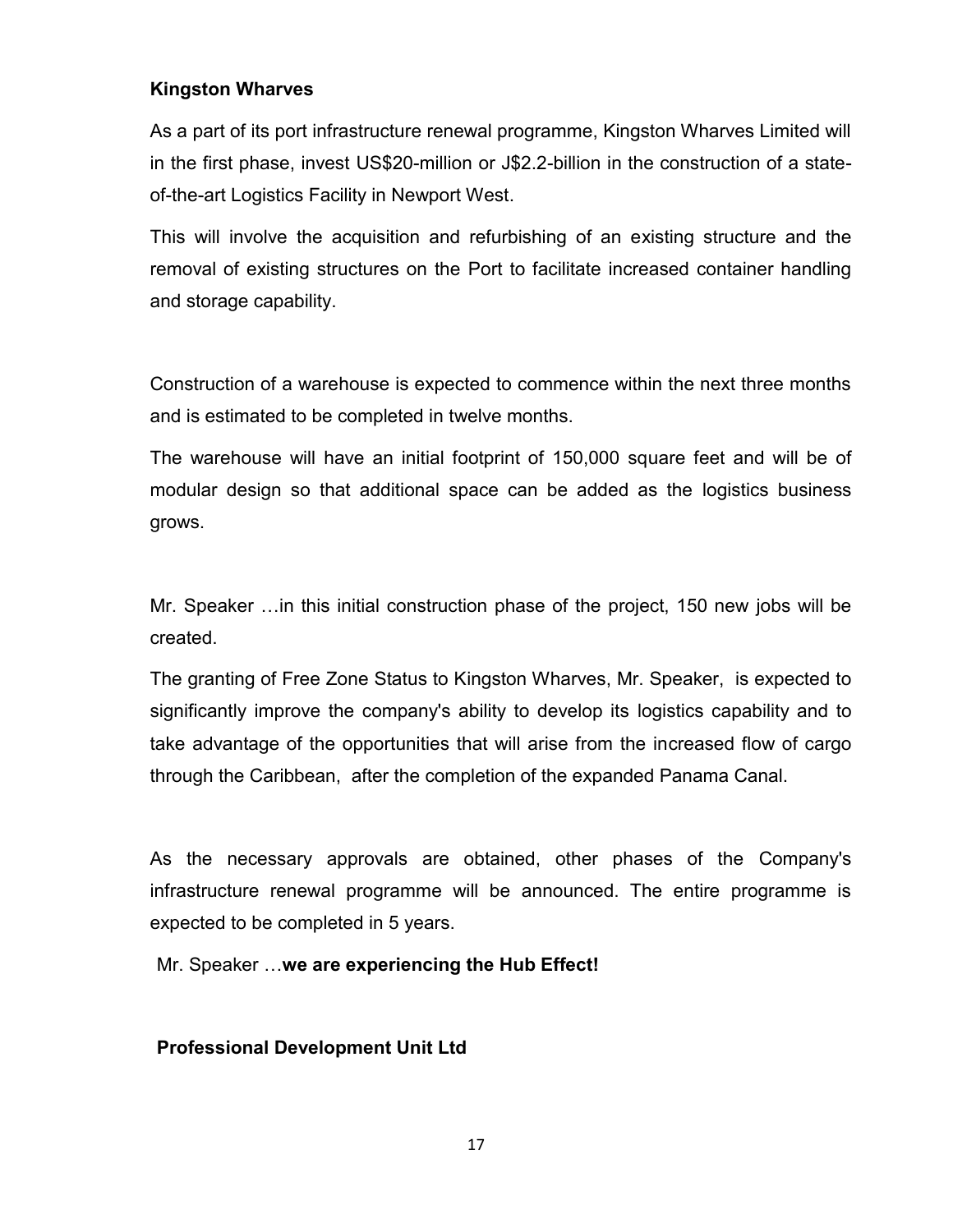Mr. Speaker … in March this year, a private education and training provider, Professional Development Unit Limited, launched a course to teach Mandarin to business professionals at the basic, intermediate and advanced levels.

In an interview with the Gleaner's Sunday Business on April 27, the CEO of the company, Shirlene Dennis was reported as saying: "With the advent of the Jamaica Logistics Hub along with frequent talks between Jamaica and China's government, our company has taken steps to equip the Jamaican workforce with new skills that will allow local companies to take advantage of the many opportunities being presented."

Mr. Speaker …**we are experiencing the Hub Effect!**

## **First Union Express**

Mr. Speaker …I was pleased to learn of the story of First Union, a Jamaican microfinancing business that has diversified to start up a courier service, first to the United States and now between Jamaica and China.

First Union's Founder and Chairman, Lloyd Campbell, established Union One Express as a storefront operation in China to meet the demand for formal courier services among Jamaican businesses buying goods from China.

Mr. Speaker …this is a remarkable example of Jamaican entrepreneurship at its best.

#### **We are experiencing the hub effect!**

#### **Smart Taxi**

Mr. Speaker …we are inspired by this example of internal logistics.

Four (4) young Jamaican entrepreneurs frustrated with the traffic congestion in the Corporate Area have devised an ingenious solution to the problem called 'Smart Taxi'.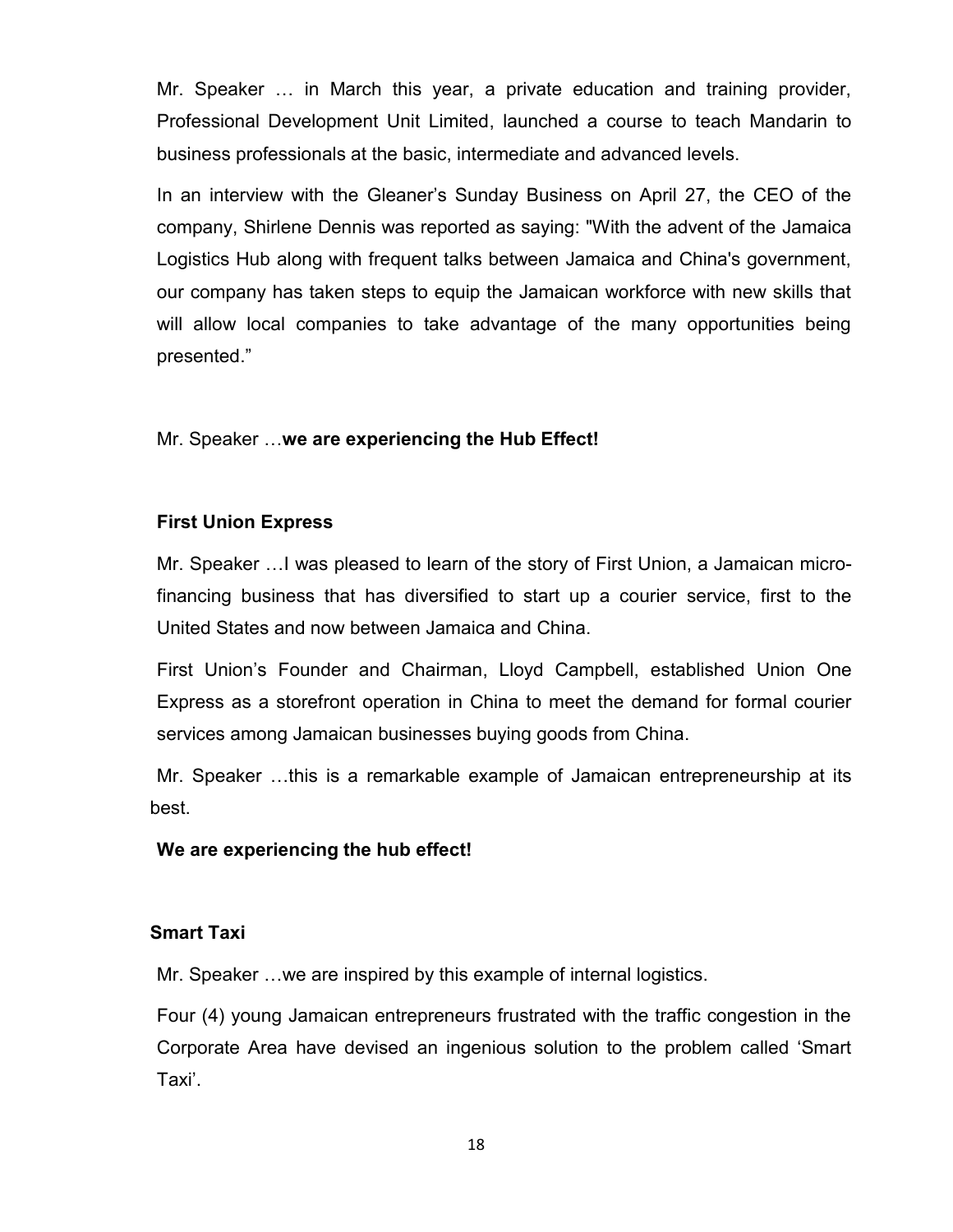Smart Taxi is the brainchild of a young man by the name of Marc Byfield, who came up with the concept while studying computer science at the UWI three years ago.

Byfield and his fellow graduates have since set up a logistics software development company, and plan to launch their Smart Taxi app service at the end of summer, just in time for the new school year.

They are marketing their app under a licencing model with independent taxi drivers across the Corporate Area.

Mr. Speaker, the entrepreneurial spirit of our young people is alive and well in this country.

#### **We are experiencing the Hub Effect!**

#### **Paradise Express Ferry**

Mr. Speaker …two weeks ago, I had the pleasure of announcing a US\$30 million investment in Jamaica by the New York-based Paradise Express Ferry, which is founded and run by Garry Johnson, a son of Jamaican parents.

By February 2015, Paradise Ferry is scheduled to run a ferry service connecting Ocho Rios, Montego Bay and Negril. This, Mr. Speaker, will be a unique attraction for our tourism industry, expected to generate 170 jobs.

Mr. Speaker, the Jamaican Diaspora is investing in an evolving logistics-centred economy.

#### **We are experiencing the Hub Effect!**

Mr. Speaker, there are many more examples that I could cite to demonstrate the influence of the Hub Effect on our business landscape.

In the interest of time, I will share just a few more:

#### **MIIC Partnership with the Jamaica Chamber of Commerce**

Mr. Speaker …I wish to highlight in this Honourable House, the remarkable partnership between the Ministry of Industry, Investment and Commerce and the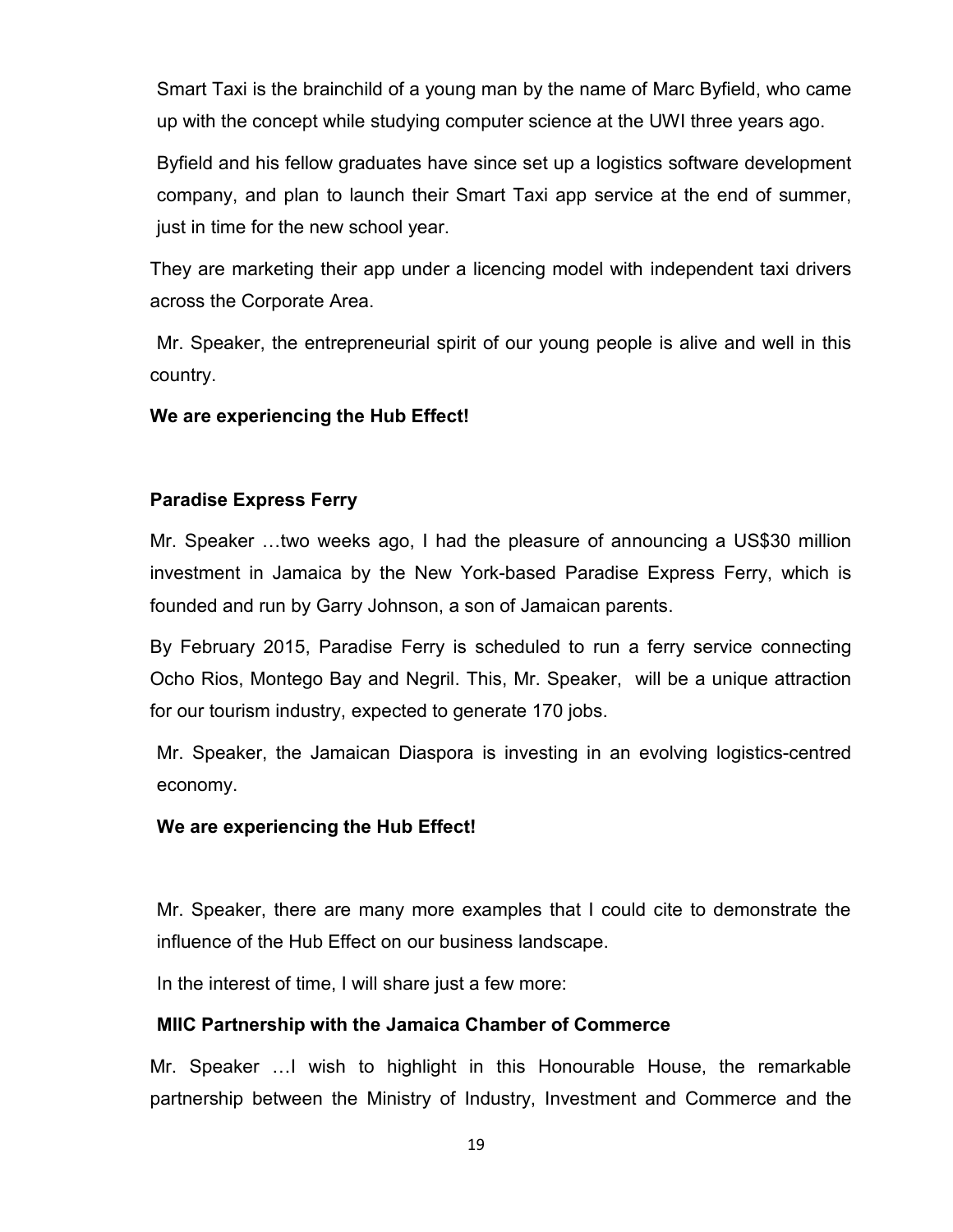Jamaica Chamber of Commerce in the promotion of the Jamaica Logistics Hub Initiative to the business community.

In January, we jointly staged with the Chamber, a Symposium on the Hub for the local business community and to the world.

We are grateful to Mr. Francis 'Paco' Kennedy, who mobilised his chamber and chambers of commerce in the parish capitals, as well as the other major private sector umbrella organisations, namely, the PSOJ, the JEA, the JMA, the YEA, the MSME Alliance and AMCHAM, to stage the 2-day event that was oversubscribed and was a big success.

Early next year, we will take the Hub initiative to the wider global arena, when we invite the world to the staging of the Jamaica Investment Forum, which will present the investment opportunities that are linked to the Hub, throughout the country.

Mr. Speaker … the Hub Effect is mobilizing our Private Sector to greater levels of innovation!

## **ARC Systems**

The remarkable example, Mr. Speaker, of ARC Systems Limited and its recently established \$400-million lumber treatment plant represents a first of its kind in the Caribbean.

This lumber plant is fully automated and has the capacity to treat about 500,000 board feet of lumber per 40 hour work week.

Arc Systems is substituting treated lumber imports with its own treated lumber, saving foreign exchange and providing job.

Mr. Speaker …Arc Systems is currently investing \$300 million to construct a new roofing plant to manufacture roofing materials.

These are sterling examples of value added activities geared towards both the export and domestic markets.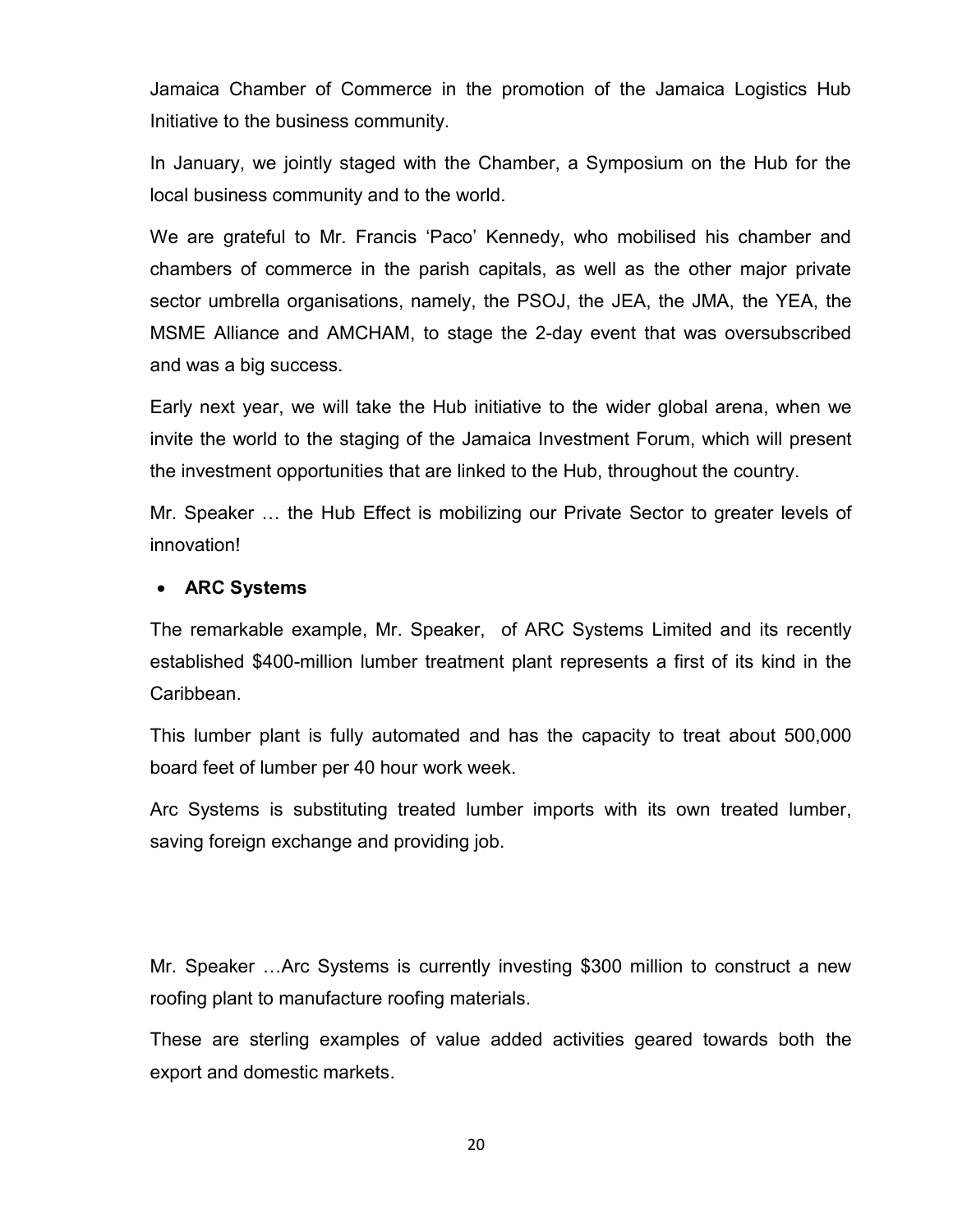These are the types of business innovations Jamaica needs as we move towards building a logistics-centred economy.

Mr. Speaker … I commend CEO Norman Horne and his team for bringing innovation and global best practices to his business.

## **Tankweld Rio Bueno**

Mr. Speaker … there is growing confidence by the Jamaican Private Sector for a logistics-centred economy.

This is why the nation should be confident!

The pioneering investment, made by Tankweld, to build its own port at Rio Bueno has turned out to be a fore-runner for the Jamaica Logistics Hub Initiative.

Tankweld has expanded their investment into a logistics centre, equipped with a 10 acre, fully automated warehouse, operating its own vessel along with a fleet of over 90 trucks.

This is one of the single largest investments made by a Jamaican-owned company, in a non-tourism related project on Jamaica's North Coast.

Tankweld employs 300 people from the area in its logistics centre; and procures goods for distribution to the construction and hardware trade in Jamaica.

Tankweld is equally capable of accessing goods from any part of the world and Jamaica, consolidating them at Rio Bueno, and delivering the same goods to any part of the Caribbean, Central and South America.

I commend the Bicknell family for this major local investment that is helping to create this logistics-centred economy for Jamaica.

Mr. Speaker …**We are experiencing the Hub effect.**

## **The Success of ISOCON-JLB**

Mr. Speaker …two years ago, I announced to this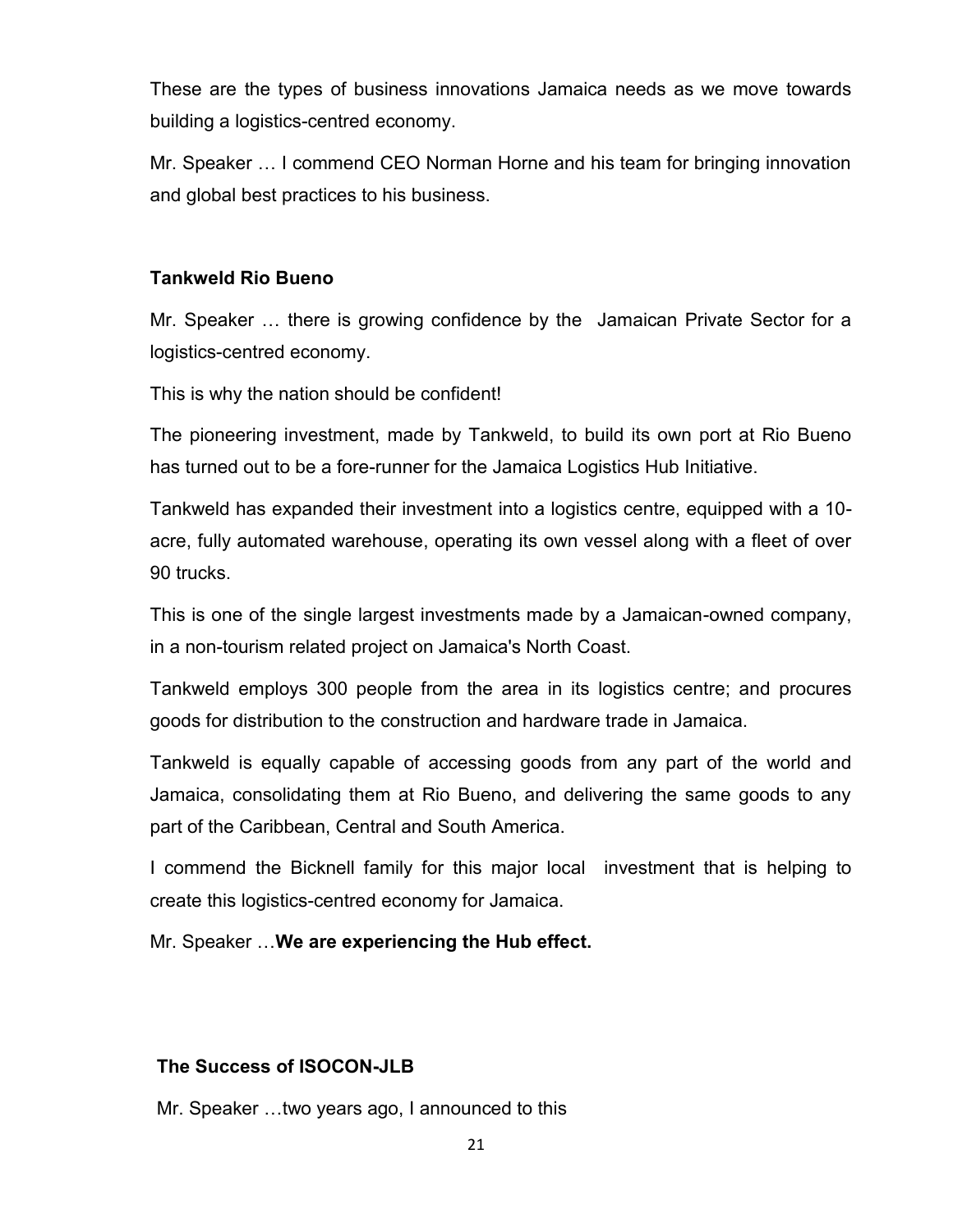Honourable House, the start-up of ISOCON-JLB, a small, ISO-certified tank cleaning and maintenance facility, that had set up business in the Kingston Freezone.

Today, I am updating the House on the Progress of this company, which is an exemplary case study of what is possible in a logistics-centred economy.

Mr. Speaker …ISOCON-JLB has grown into a major player in the movement of bulk liquids in and out of Jamaica and the region, servicing ISO-tanks from Barbados, Trinidad, US Virgin Islands, Puerto Rico, Guyana,(just to name a few).

Before the facility was established, companies based in Jamaica and in these countries would have had to ship their tanks back to Europe for cleaning, certification and maintenance.

Mr. Speaker …we now have ISO-tanks available to facilitate our rum exports, concentrates, purees, rum cream base and edible oils destined for global markets.

This has saved our importers and exporters of bulk liquids, significant time and money, while creating jobs.

Mr. Speaker …ISOCON-JLB has been approached by ISO-tank owners operating in the Dominican Republic to set up a similar facility in that country, and one of its founders Beverly Johnson has been awarded the Compete Caribbean Grant for Diaspora Innovation and Vision.

Mr. Speaker …there is strong confidence by the Jamaican Diaspora in the Logistics Hub, and the logistics-centred economy.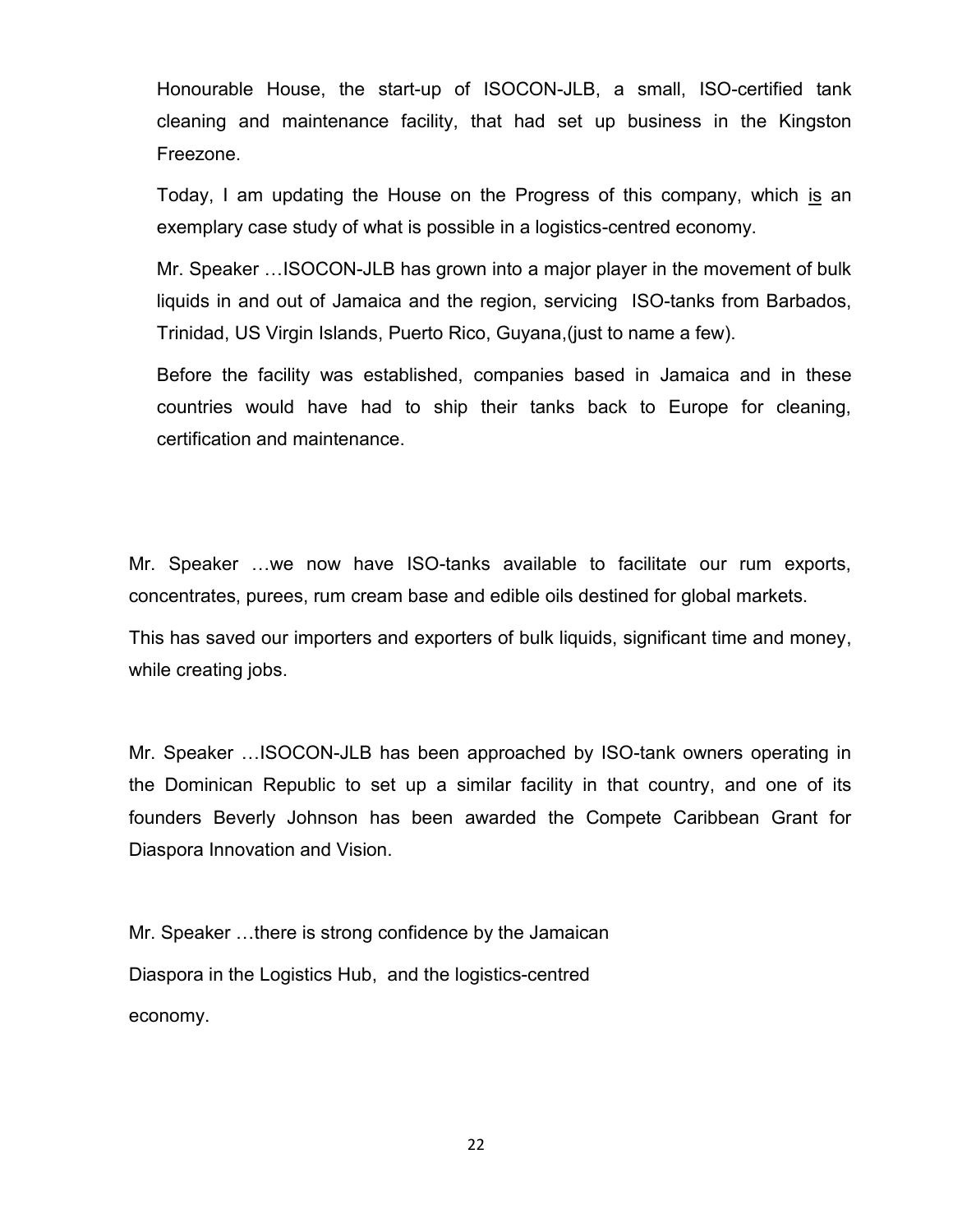## **Building the Logistics-centred Economy through Special Economic Zones**

Mr. Speaker …having spent some time to explain the Hub Effect on our economy, let me now turn to the matter of Special Economic Zones, for which this Ministry has direct responsibility.

I would like to focus on the Caymanas Economic Zone, a project concept which the previous administration advanced and tried to implement.

We inherited plans for this Caymanas Economic Zone that lacked the level of concept development and due diligence, befitting a master plan to take Jamaica to the next stage of its industrial and commercial development.

In the context of a logistics centred economy, we want to implement Caymanas as **industrial development,** and not simply as a **real estate development.**

Let me explain.

The Caymanas Economic Zone (CEZ) will now be the

Caymanas Special Economic Zone (CSEZ).

This is in keeping with the critical decision of the World Trade Organisation (WTO), which requires us to phase out free zones by 2015.

We have elected, Mr. Speaker, to transition from free zones to special economic zones in keeping with the direction in which the world is moving.

The Factories Corporation of Jamaica had issued a Request for Proposal (RFP), to develop the Caymanas Economic Zone, which resulted in considerable investor interest.

However, given the immense importance of this project and the decision to go the route of establishing SEZs that are in conformance with WTO and IMF requirements, the Cabinet has taken the decision to abandon the RFP process, and upon recommendation from the MIIC, has appointed two important teams to guide the process.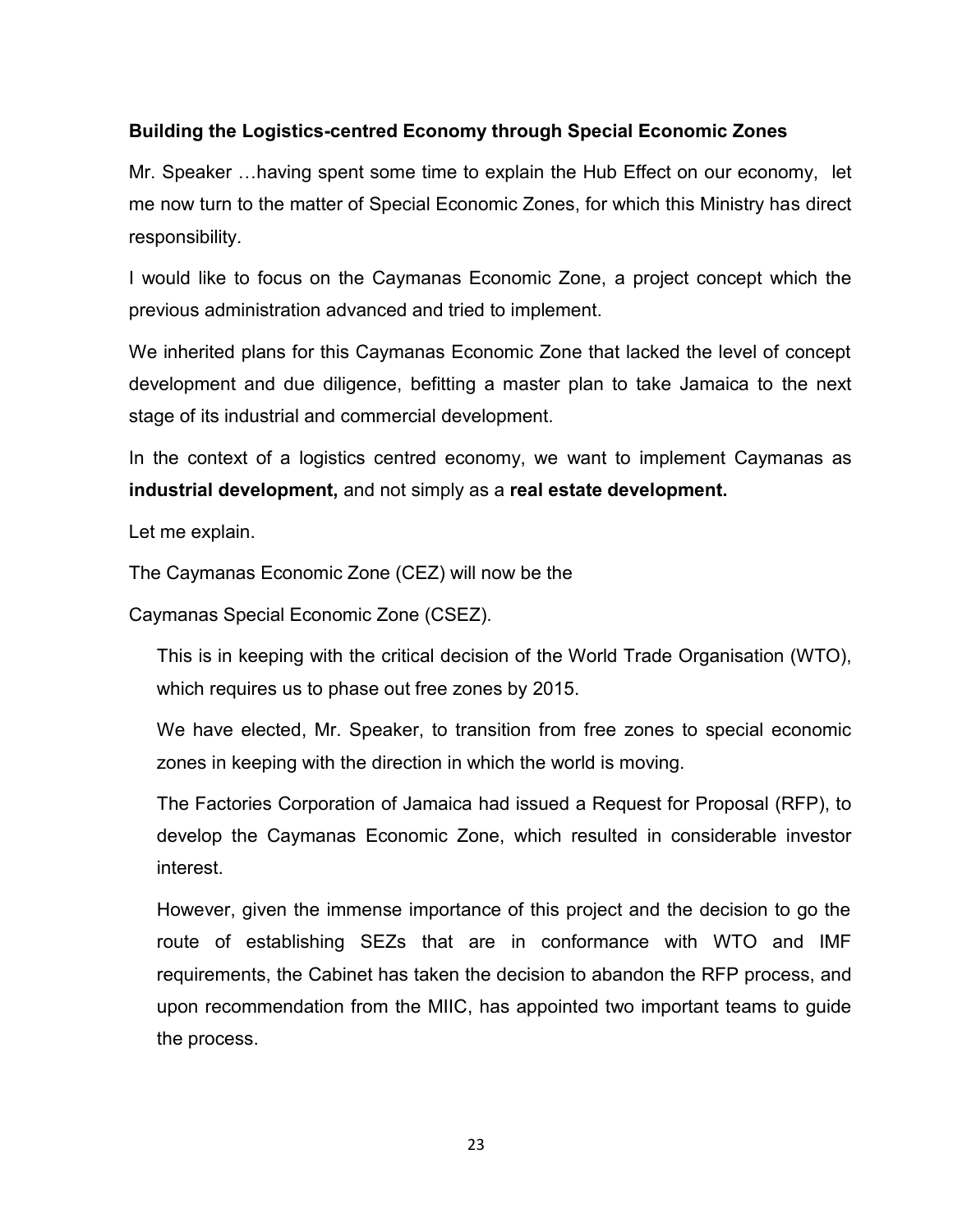The first is a Policy Steering Committee to develop the policy framework to govern the development of Caymanas and other designated areas in Jamaica, as special economic zones;

and the second is an Enterprise Team to oversee the Caymanas *Special* Economic Zone development.

Mr. Speaker … the Policy Steering Committee (PSC) is meeting twice a month and more often if necessary to complete its work in the next 3-4 months.

The PSC comprises experts and technocrats from the private and public sectors and is being led by Mrs. Patricia Francis, former Executive Director of the International Trade Centre in Geneva and former President of JAMPRO.

Mr. Speaker …the Caymanas Enterprise Team, which was approved by the Cabinet **in January 2014**, to guide the implementation of the Caymanas Special Economic Zone (CSEZ) as a critical component of the Global Logistics Hub Initiative, commenced work in March.

It is chaired by Dr. Vin Lawrence and comprises expert representatives from a wide cross section of technical areas, within and outside of Government.

Both teams will report to the Cabinet through the Minister.

The Policy Steering Committee, Mr. Speaker, and the Enterprise Team are seized with the urgency of their important work for the nation and I commend them for their service.

The Caymanas SEZ is expected to attract large-scale investments in specific value added industries, as well as to facilitate the participation of the MSME sector through a clustered approach.

It is also expected, Mr. Speaker, that the Caymanas SEZ will serve as a model for the development of future special economic zones across the country, in keeping with the Government of Jamaica's growth and development agenda.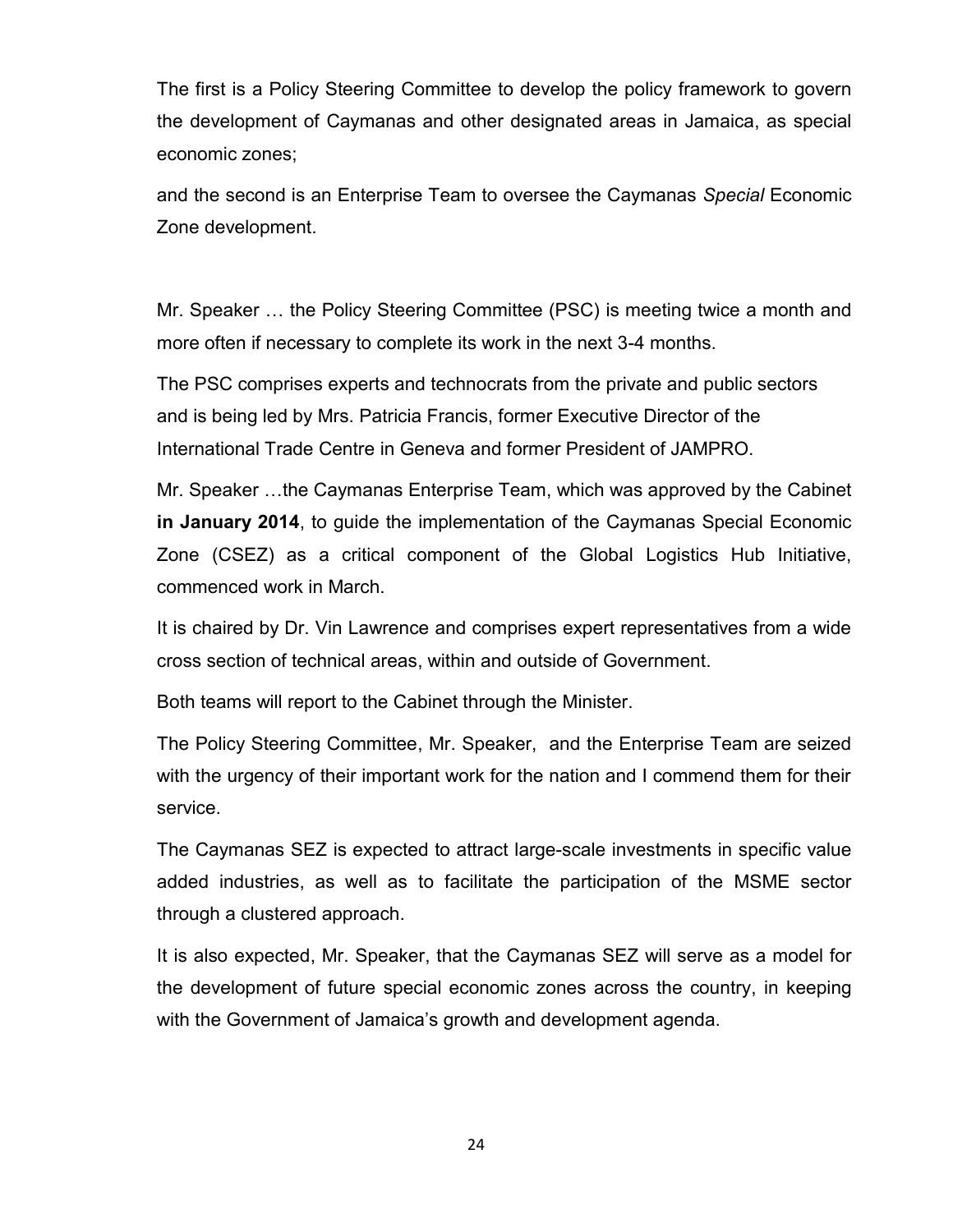Mr. Speaker … the next stage in Jamaica's industrial development in a logisticscentred economy, requires that we move quickly but also carefully, mindful that we operate in a global environment, that requires even greater levels of transparency.

Mr. Speaker …the existing industrial, commercial and residential developments on lands closest to the Kingston Container Terminal, will put severe limitation on the scale and scope of the value added activities that can be conducted near to the Port of Kingston.

Given the scale of the activities, we envisage as a result of the Panama Canal expansion, it is of critical importance that we move **now**, to develop the Caymanas SEZ, in order to grow the Port's through-put by generating greater volumes of cargo.

Mr. Speaker … the SEZs that we are facilitating are about creating new and innovative commercial ventures, led by large multinational corporations.

These SEZs will be centres for commercial and industrial activities, which could serve as a further basis for the rehabilitation, over time, of our now dormant railway services.

These SEZs, Mr. Speaker, will create jobs:

- o Jobs for heavy equipment operators, forklift operators;
- o Jobs for drivers and haulage contractors;
- $\circ$  Jobs for technicians in repair shops for logistics operations;
- o Jobs as welders and electricians for highly trained graduates of our HEART institutions.

Mr. Speaker, these SEZs will create:-

 $\circ$  Jobs for engineers and technicians trained at CMI or in UTech's programmes in mechanical engineering and mechatronics;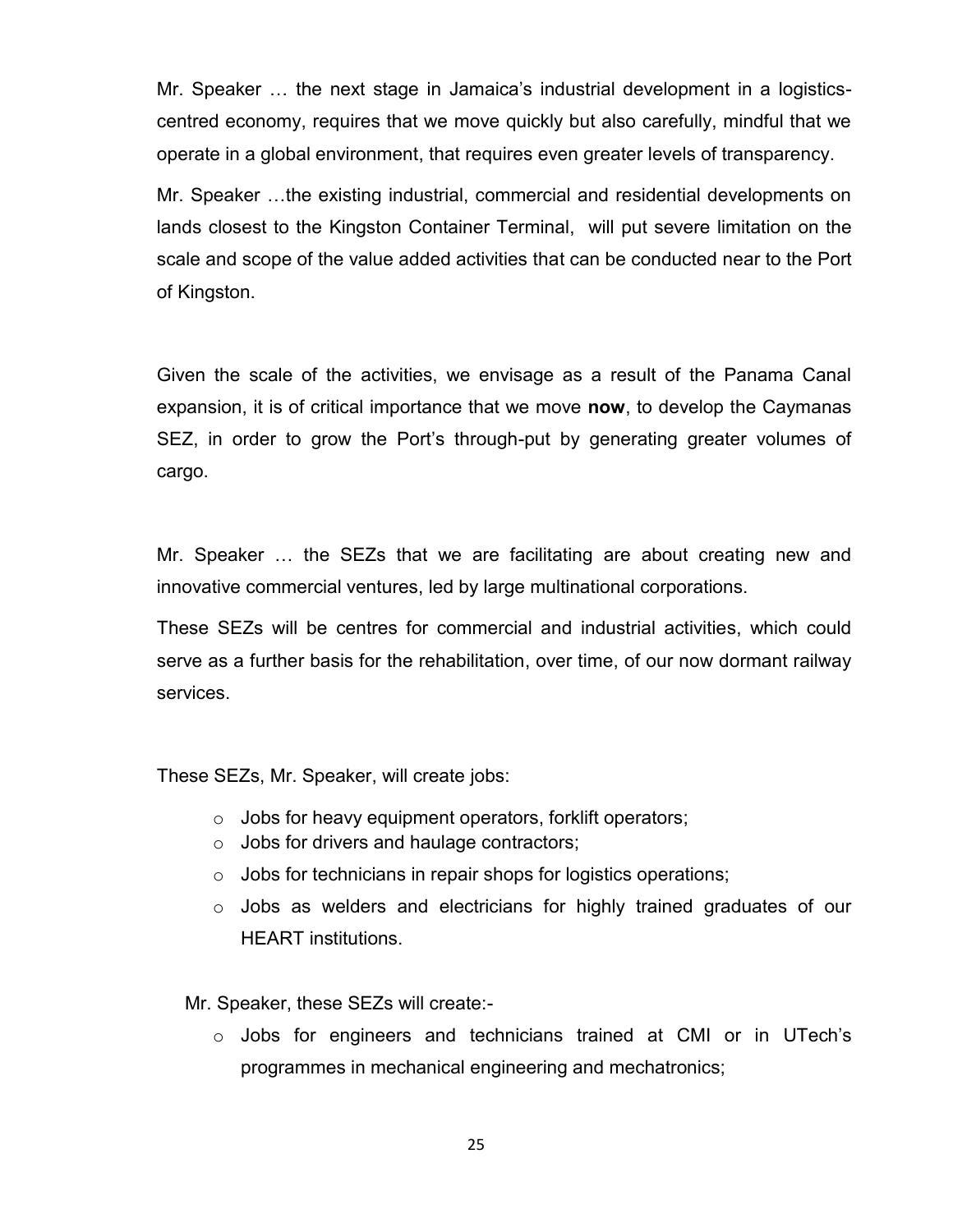- $\circ$  Jobs as ship chandlers for enterprising entrepreneurs who supply foodstuff, water and other necessities to the ships;
- o Jobs in ICT support for our programmers, animators and graphic designers from institutions such as NCU, UTech, UWI, CARIMAC and the Edna Manley College for the Visual and Performing Arts;
- $\circ$  Jobs for middle and senior managers for graduates from our business schools;
- $\circ$  Jobs for accountants, lawyers;
- o Jobs for security firms;
- $\circ$  Jobs in catering, hospitality and entertainment.
- $\circ$  Jobs in the healthcare delivery services.

Mr. Speaker …this Government is determined to create the environment that will yield decent-paying jobs for our workers in the logistics-centred economy!

## **Building the Logistics-centred Economy: Actions by the MIIC and its Agencies**

Mr. Speaker,

Becoming the 4th Node in the global value and supply chain network is by no means an easy feat.

It won't be achieved overnight.

This is no 'big bang' process. This is an evolutionary process, which I have indicated has already started and the hub effect will continue over the medium to long term.

The Government, Mr. Speaker, is establishing Jamaica's Logistics Hub in an era of globalization that is characterized by relentless innovation, creativity and competitiveness;

An era where increasingly, the world's products and services are bought and sold online, where there is a requirement for seamless interfaces between the placement of an order, through the phases of production and distribution, and to delivery at the customer's door anywhere and anytime around the globe.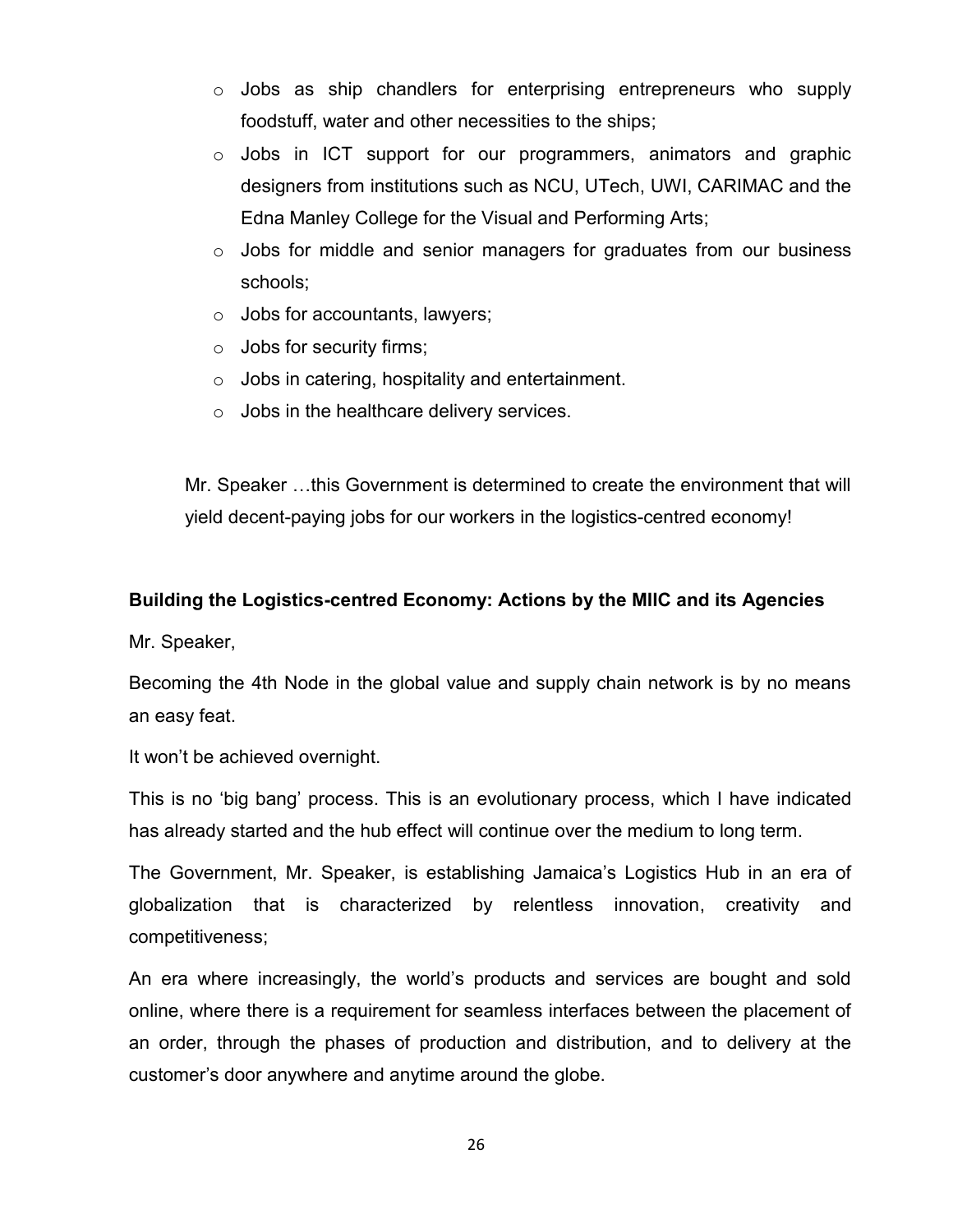The firms we are seeking to attract are facing increased expectations by their customers, who want quality products and services in a timely fashion.

These firms, Mr. Speaker, must move goods, components and services faster over great distances, across borders and time zones with greater cost efficiencies to meet the demands of their consumers.

Mr. Speaker …as we seek to build this Logistics-centred Economy, let me highlight some of the enabling work of the Ministry and its Agencies.

Let me first focus on the area of the National Quality Infrastructure that is being built, through the work of the Bureau of Standards Jamaica, to make sure our businesses are operating at global standards.

Mr. Speaker …a Logistics-centred Economy requires a highly integrated network of people, systems and organizations involved in the research, definition, development and promotion of quality goods, services and processes. This highly integrated network, utilizes four fundamental pillars in building the quality infrastructure. These are:

- Standards development;
- Conformity assessment which involves testing, inspection and certification;
- Metrology (measurements); and,
- Accreditation.

This highly integrated network and the four pillars constitute the National Quality Infrastructure (NQI), which is a fundamental part of the foundation on which every highly efficient, modern and sustainable national economy is built in today's globalised world.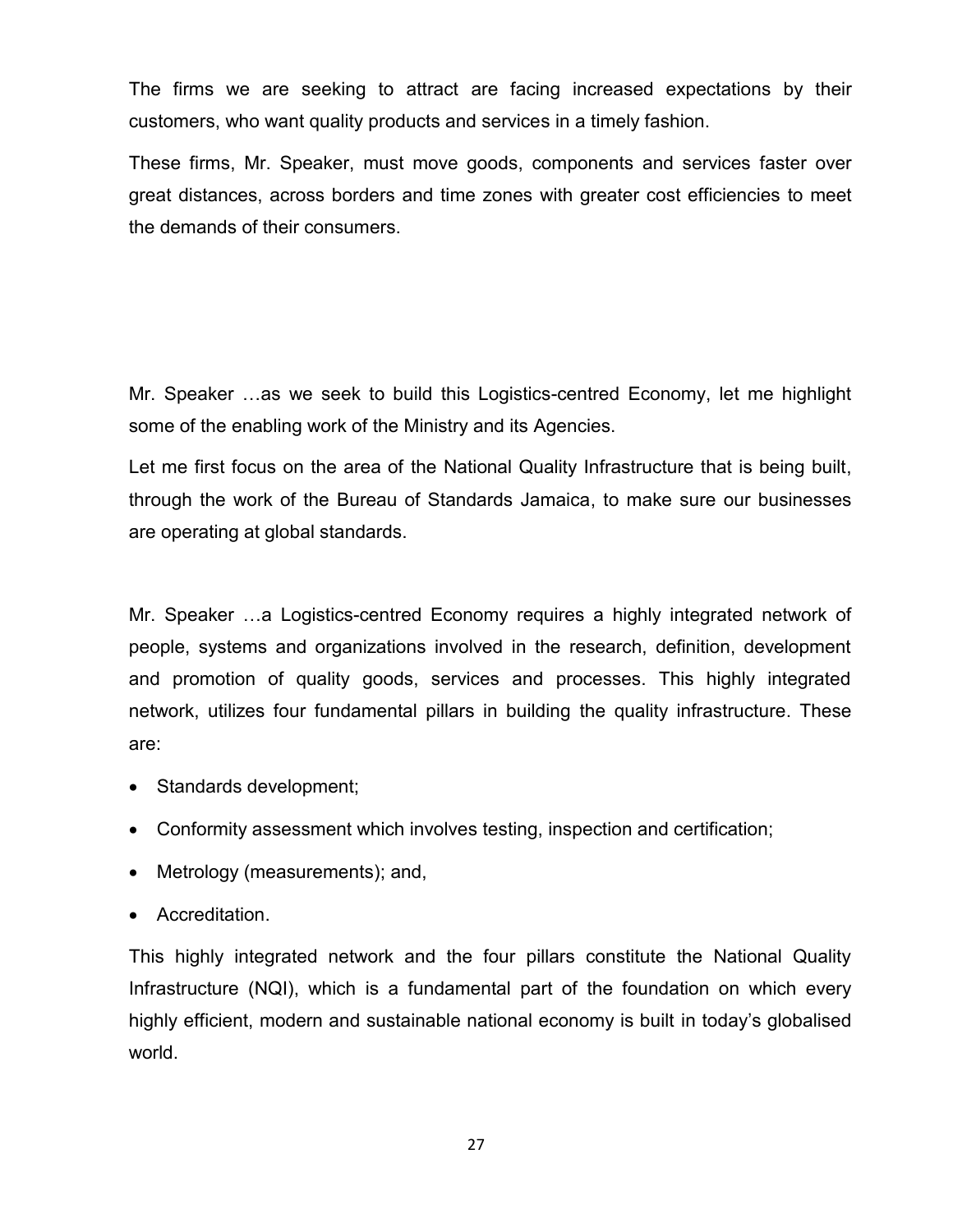Mr. Speaker … the Bureau of Standards is the National Agency charged with the responsibility to build the *National Quality Infrastructure* and is, therefore, crucial to the implementation of the strategies of my Ministry in enabling the building of a Logistics Centred Economy.

In 2012, I charged the Bureau to begin the development of international service standards.

- Prior to 2012, the Bureau published at the rate of 7 standards per annum.
- In the last financial year alone, the Bureau published 56 standards with another 22 soon to be published. An overwhelming number of these standards are services standards. This, Mr. Speaker is the best performance of standards development in the history of the Bureau of Standards.
- The Bureau for the first time in its history, has secured the status of Collaborative Partner with the Food and Drug Administration of the United States of America. This means, that all Jamaican processed-food manufacturers may export to the US, and by extension, many other countries of the world, if they conform to Bureau of Standards conditions.

No longer, will Jamaican ackee be rejected at ports of entry, because we **now** have an internationally accredited Chemistry laboratory, based at the Bureau of Standards.

Mr. Speaker …this Ministry, is in a hurry to build out the national quality infrastructure necessary, to make Jamaica Globally competitive and to build a logistics-centred economy.

**Attracting Investments and Growing Exports in an Enabling Business Environment.**

Mr. Speaker,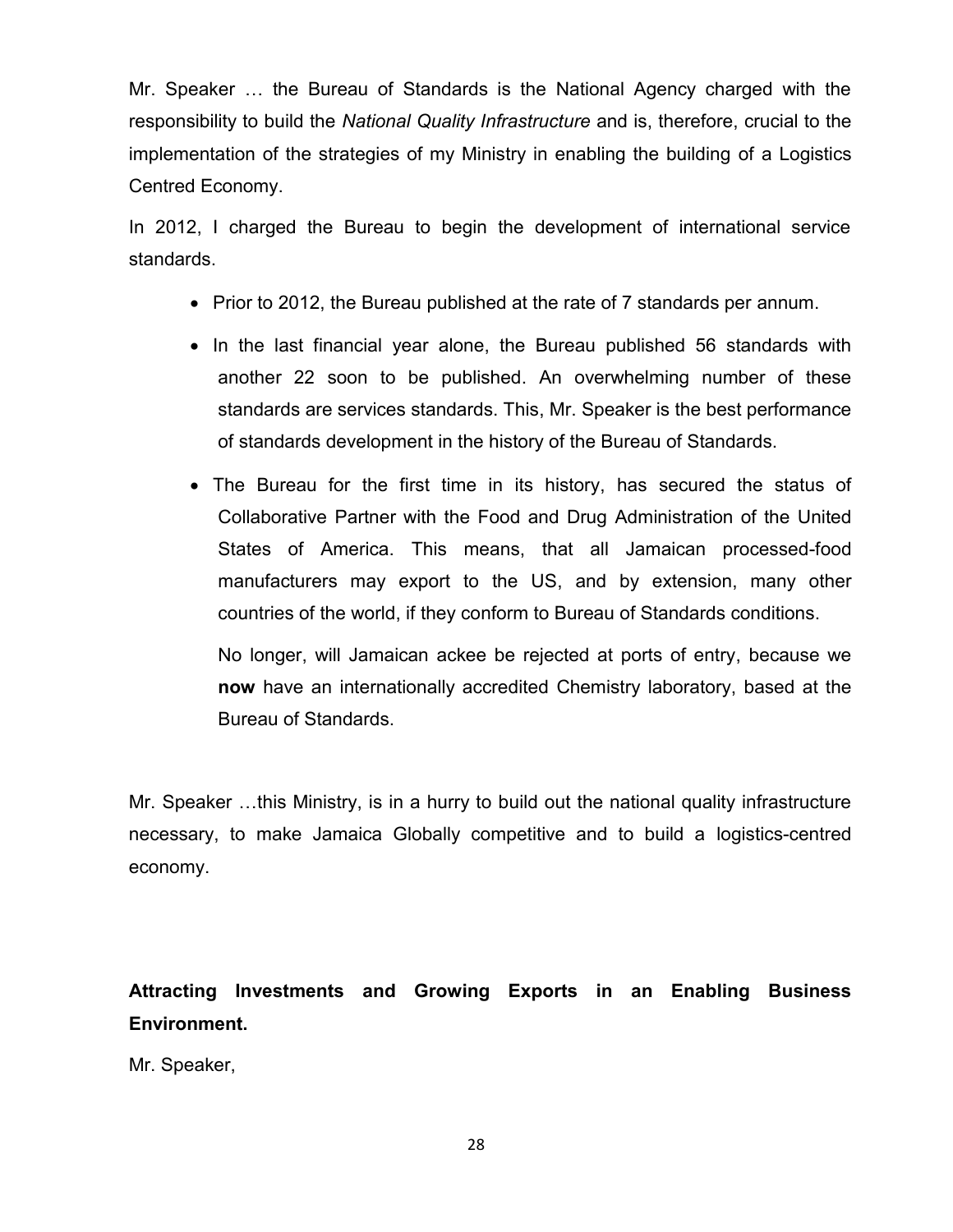As we look to the global investor community for investments in the Logistics Hub, I am proud to say that we continue to do well in the area of attracting foreign direct investments.

As evidence of this growing belief and confidence in the logistics-centred economy, the Kingston and Montego Bay Freezones are now operating at full capacity with a growing waiting list.

Mr. Speaker, I spoke earlier of the fact that the efforts towards the logistics-centred economy require partnerships across Government.

To this end, JAMPRO is currently working closely with the Tourism Enhancement Fund, the UDC and NEPA to develop a concept, whereby, specific projects can be developed and packaged with most planning and development approvals in place before the investor – local or foreign – even makes his decision to invest.

Mr. Speaker…we are actively putting measures in place to make the country's investment process frustration free.

This, is critical, as we build the logistics-centred economy!

Mr. Speaker….JAMPRO is fully aligned with this drive to deliver a logistics-centred economy:

- Out of high-level and targeted investment missions undertaken over the last year and a half, to Europe, Kuwait, Dubai, Singapore, China, the USA, Canada, India and Panama; we are currently having discussions, with prospective investors around large-scale manufacturing investments in a range of sectors.
- These include energy, the extractive industries, as well as in ICT/Knowledge Services, medical devices, distribution and logistics.
- We are in active discussions with investors, originating primarily out of Asia, Europe, North America and Latin America.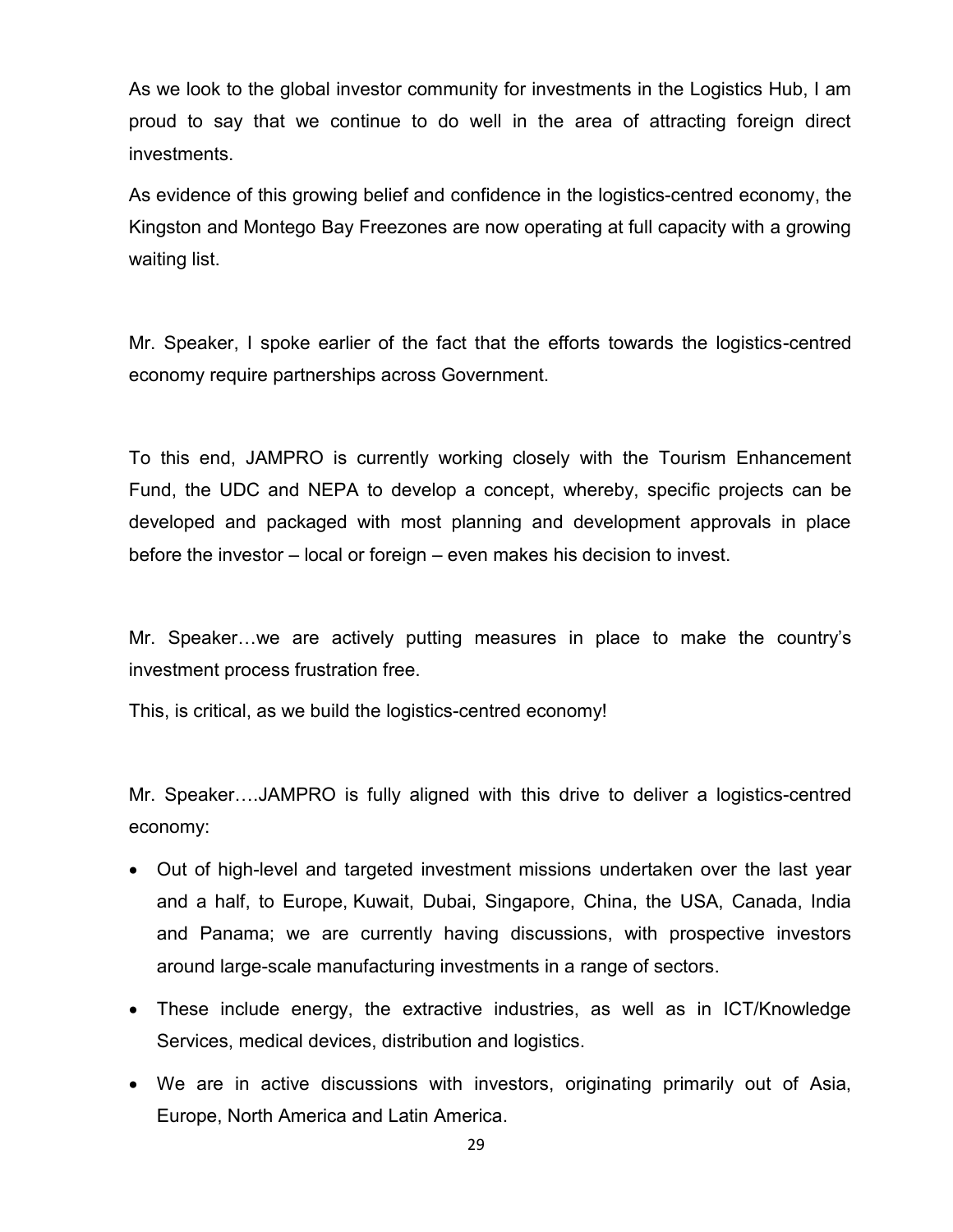- These investors, Mr. Speaker, are seeking to invest in our seaports, airports and value added industries for our special economic zones, third party logistics (3PL) providers, ship repair and recycling, bunkering and tug boat industries.
- JAMPRO has also established an investment promotions unit dedicated to Logistics, that will continue to engage these investors while seeking to attract new players to the table.
- The Agency also continues its work to attract investments in all the major growth areas of the economy.
- For the 2013/14 financial year, JAMPRO facilitated over \$18 billion in capital investments, exceeding the projected target of \$12.3 billion.
- These investments, primarily in tourism, agriculture, mining and knowledge services created over six thousand new permanent and temporary jobs.
- On the export and trade side, JAMPRO continues to be a reliable business partner to the nation's exporters. The Agency's export clients generated over US\$237 million in export sales during the last financial year, and the value of linkages contracts amounted to over J\$915 million for creative industries projects and other export-led activities.

## **Knowledge Services/Business Process Outsourcing**

Mr. Speaker …as we seek to integrate the country into global value chains, we experienced another extraordinary year in the Knowledge Services and Business Process Outsourcing (BPO) sector.

With increasing demand for ICT/BPO space in the Montego Bay Free Zone, the Factories Corporation of Jamaica recently spearheaded the retrofitting of a 24 thousand square foot factory building, for use in the ICT/BPO Sector.

This building is now leased to the Elephant Group, and has created employment for approximately 600 persons.

Mr. Speaker …I wish to point out that the FCJ had to move expeditiously to create this space to save this investment for Jamaica.

Mr. Speaker,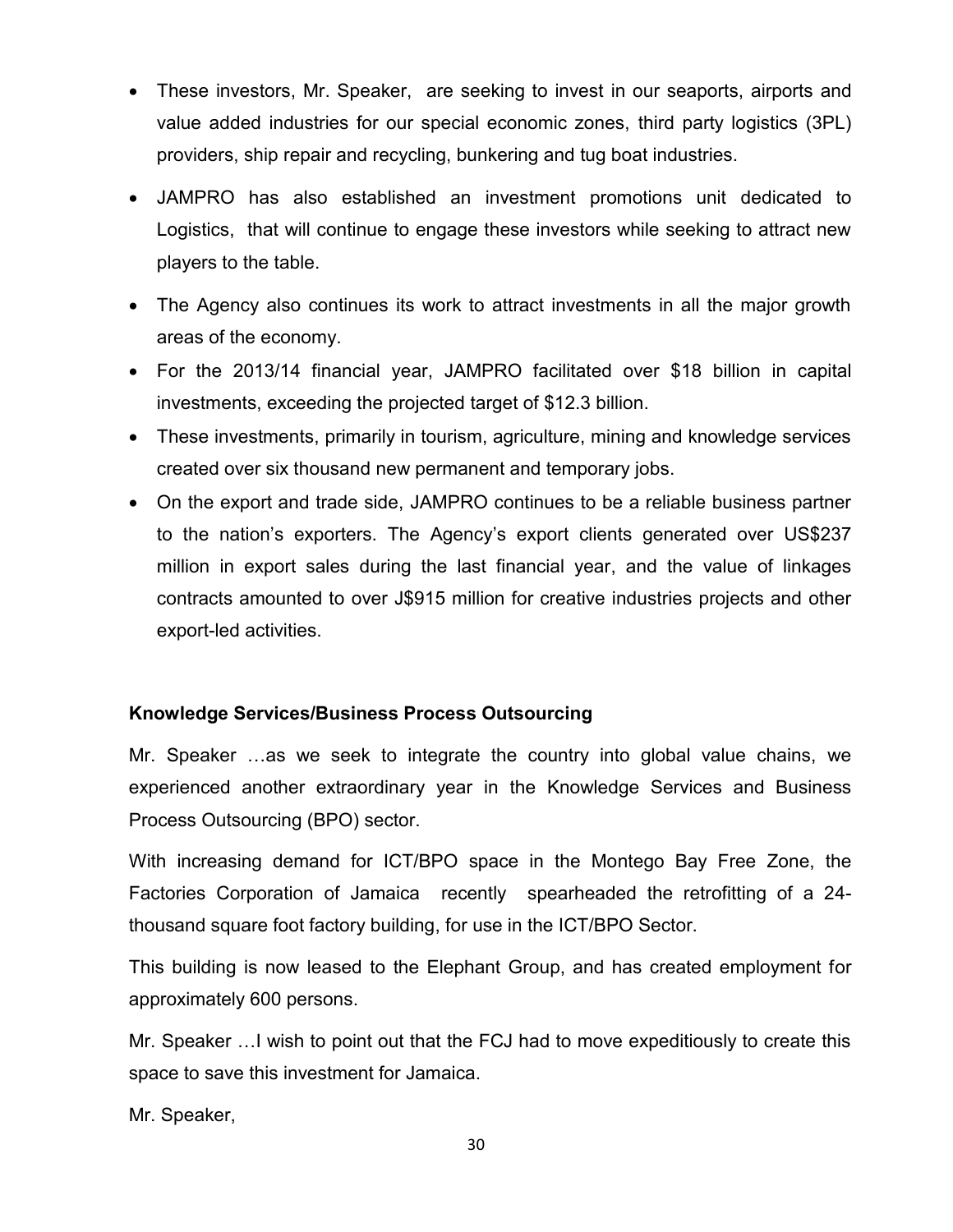- 2,500 new jobs were generated by the BPO sector last year;
- Local investors have also been stepping up to provide ICT-ready space for new and existing players in the sector.
- Several of these firms, significantly expanded their business operations last year. They include Xerox, Teleperformance, Sutherland Global, Accent Marketing, Team HGS, Island Outsourcers, ADS Global and Global Gateways.

Mr. Speaker … the BPO sector has grown by 20% over the past two years, and is the fastest generator of jobs in the country. We are moving in the right direction with the BPO and Knowledge Services Sector.

We are well on track to double the over 14,000 jobs in the sector in the next 3-5 years, as we will shortly be hearing further exciting news concerning more job creation in this sector.

Mr. Speaker … I wish to commend the Business Process Outsourcing Industry Association of Jamaica, the BPIAJ, for their partnership in positioning Jamaica as a blue-chip ICT investment destination, as we partner to build this logistics-centred economy.

#### **International Financial Services Centre**

Mr. Speaker …we give credit where credit is due to the Opposition for their work while in office, to start the process of establishing Jamaica as an International Financial Services Centre.

But Mr. Speaker …we are building on this idea, by positioning the International Financial Services Centre as one of the pillars of the Logistics Hub Initiative.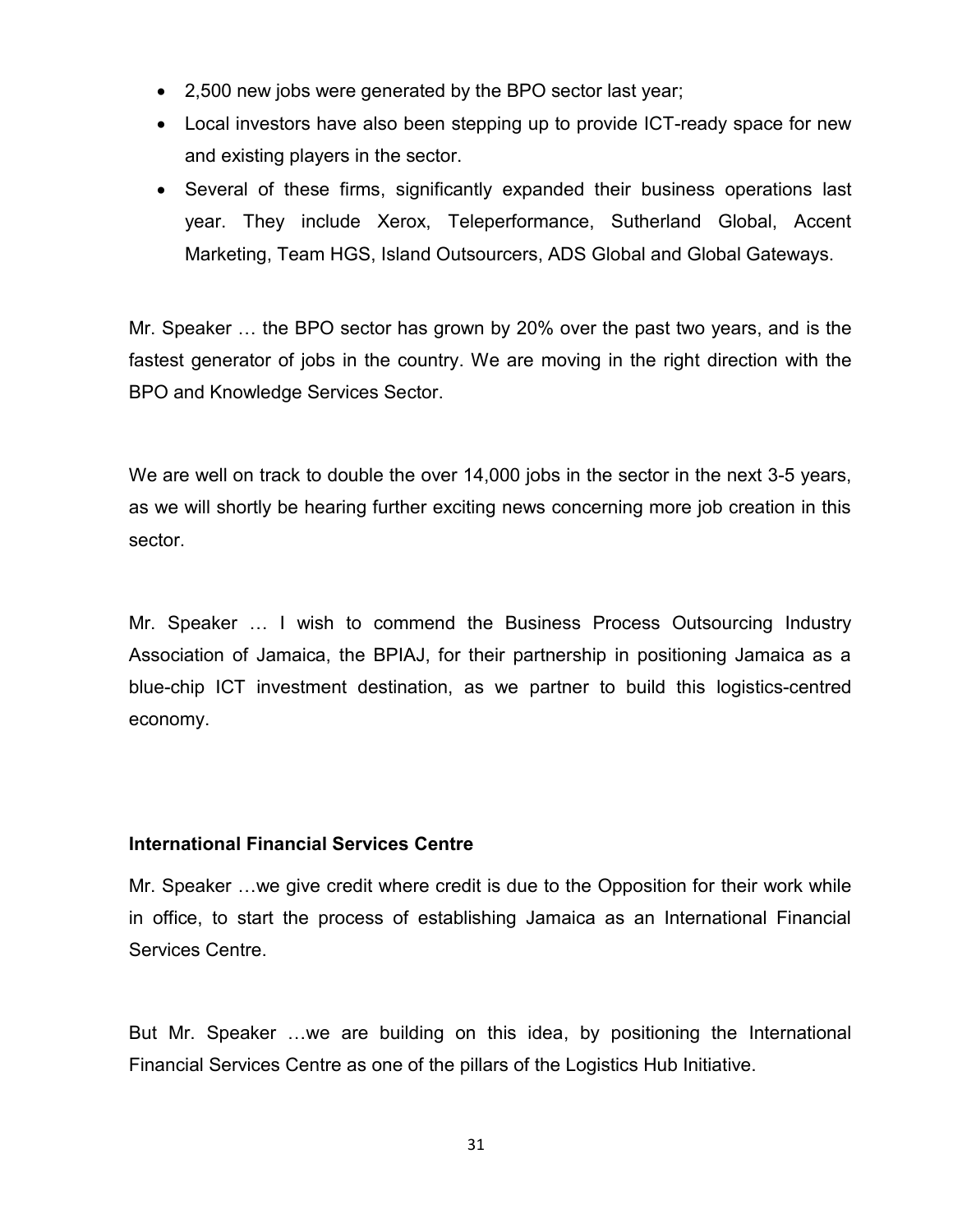We are taking steps to ensure that we establish an IFSC that will be an important source of funding, and which will provide the mechanisms for the setting up of transnational corporations in the Special Economic Zones.

Mr. Speaker …as we take the International Financial Services Centre from concept to implementation, I am pleased to advise this Honourable House, that seven modern pieces of legislation have been drafted to facilitate the establishment of financial entities inside the IFSC.

All seven draft Bills, Mr. Speaker, are now with the Office of the Chief Parliamentary Counsel, where priority is being given to four of the Bills, which we expect to table in this Honourable House within the first half of this financial year.

Mr. Speaker,

- Setting up the International Financial Services Centre requires very little physical infrastructure, if any;
- Private Sector financial institutions, stand to benefit greatly, and direct employment prospects for the long term could be as high as 15,000 local professionals.
- Potential estimated revenues to the Government could be as high as US\$300 million per annum, according to a KPMG study.

When everything comes together, Mr. Speaker, Jamaica will be known far and wide as having one of the best financial services centres in the world.

This is our commitment and promise to the People of Jamaica.

#### **New Industries:**

Mr. Speaker,

The Ministry is also looking at developing new industries for the logistics-centred economy: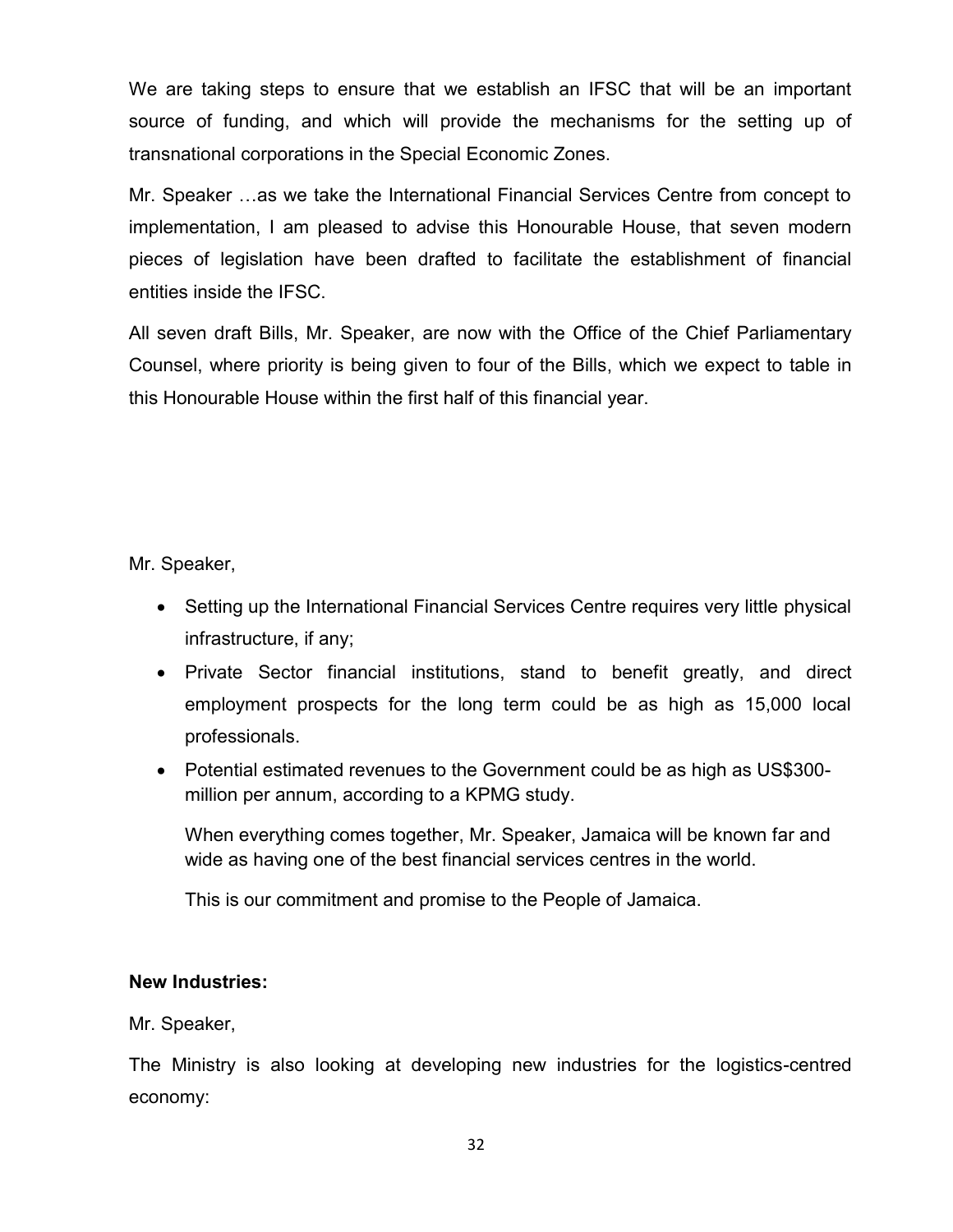- **Industrial Hemp:** The legal cultivation of Industrial Hemp (as distinct from marijuana-*cannabis sativa*) has presented a major global opportunity for a number of countries around the world, where legislation facilitates farmers to grow hemp.
- More than 25,000 uses can be derived from the hemp plant. On this point, a draft of the proposed regulatory framework is ready and will be submitted shortly to the Cabinet for its consideration.
- This will pave the way for a viable value chain to be developed around the hemp industry in Jamaica.
- Jamaica, Mr. Speaker, has an opportunity to carve out its niche in the Industrial Hemp global market, which will also support related efforts to develop other industries from '*cannabis sativa'* such as medical marijuana.

- In this regard, the Ministry has been facilitating collaboration between Jamaica and a consortium of leading international researchers from the US, Canada and Israel, to position Jamaica as a Centre for 'best in class' research for the commercialization of Industrial Hemp products.
- An MOU has been signed between the UWI and *'Strains of Hope'*, a US-based foundation in marijuana research with respect to the development and exploitation of medicinal products.
- A Task Force led by the Minister of Justice has been established to examine other aspects of the Marijuana industry.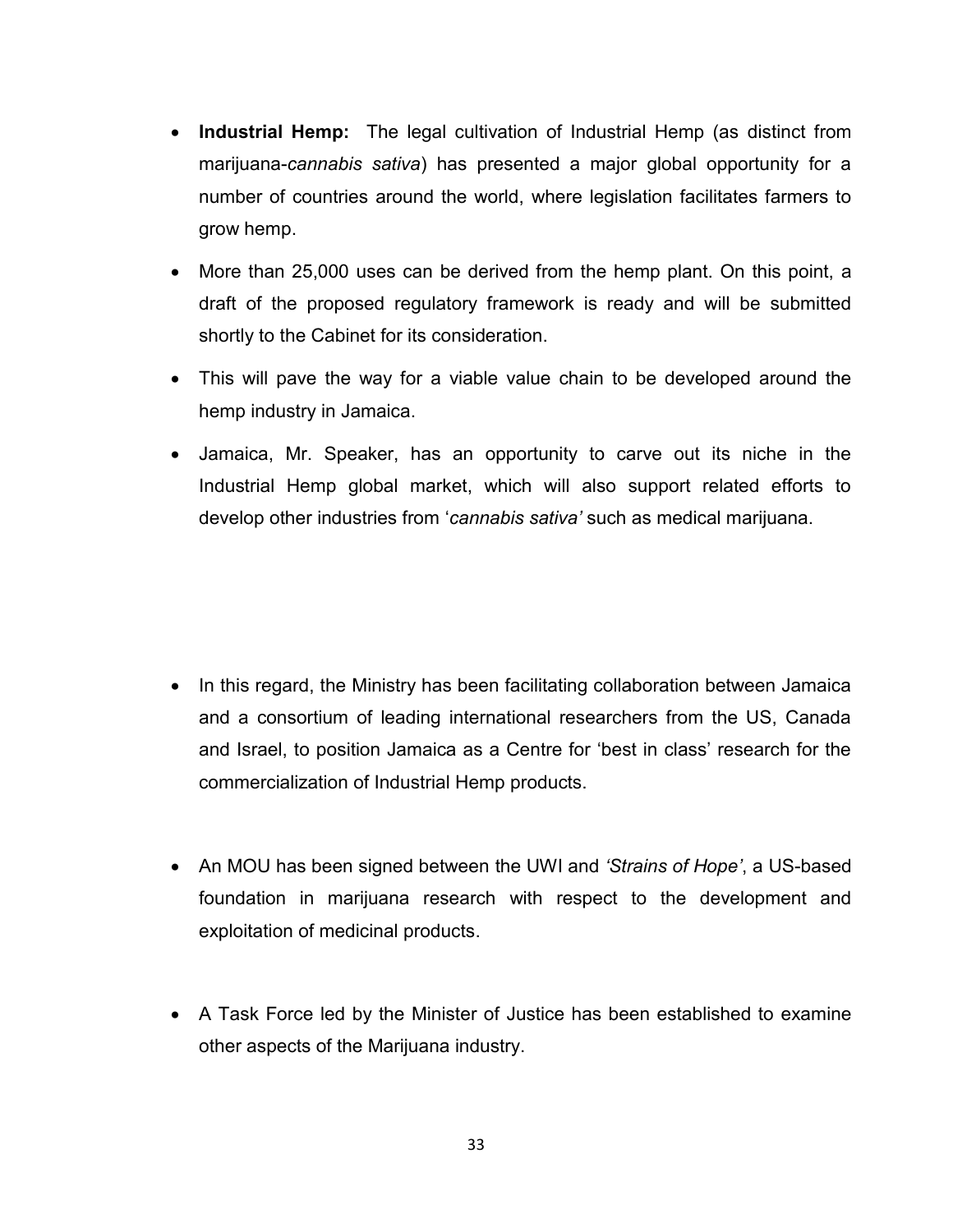Mr. Speaker, in the area of:

- **Health and Wellness Tourism:** The National Health and Wellness Steering Committee, which was appointed by Cabinet, and which was tasked to facilitate the development and implementation of key activities to grow the Health and Wellness Tourism sector in Jamaica, has been meeting on a quarterly basis since September 2013. Mr. Speaker, JAMPRO will shortly sign a US\$249,000 grant agreement, with Compete Caribbean.
- The grant will be used to develop national accreditation standards for Medical Tourism, and to undertake gap analysis for local players in the sector.
- Mr. Speaker, the standards for the Wellness Health Tourism component, have now been completed, and will shortly be promulgated.

# Mr. Speaker … let me move to the **Business Environment and Reform Agenda and the Work of the National Competitiveness Council.**

Our Ministry understands the needs of the business and productive sector. Our Ministry is seized with the need to create that enabling environment for wealth creation that will make businesses thrive.

For the logistics-centred economy to take off, we will need to radically improve Jamaica's business environment.

In response to this, Mr. Speaker, we have been aggressively pursuing a business reform agenda to move Jamaica's rankings up the Doing Business and Global Competiveness Indices.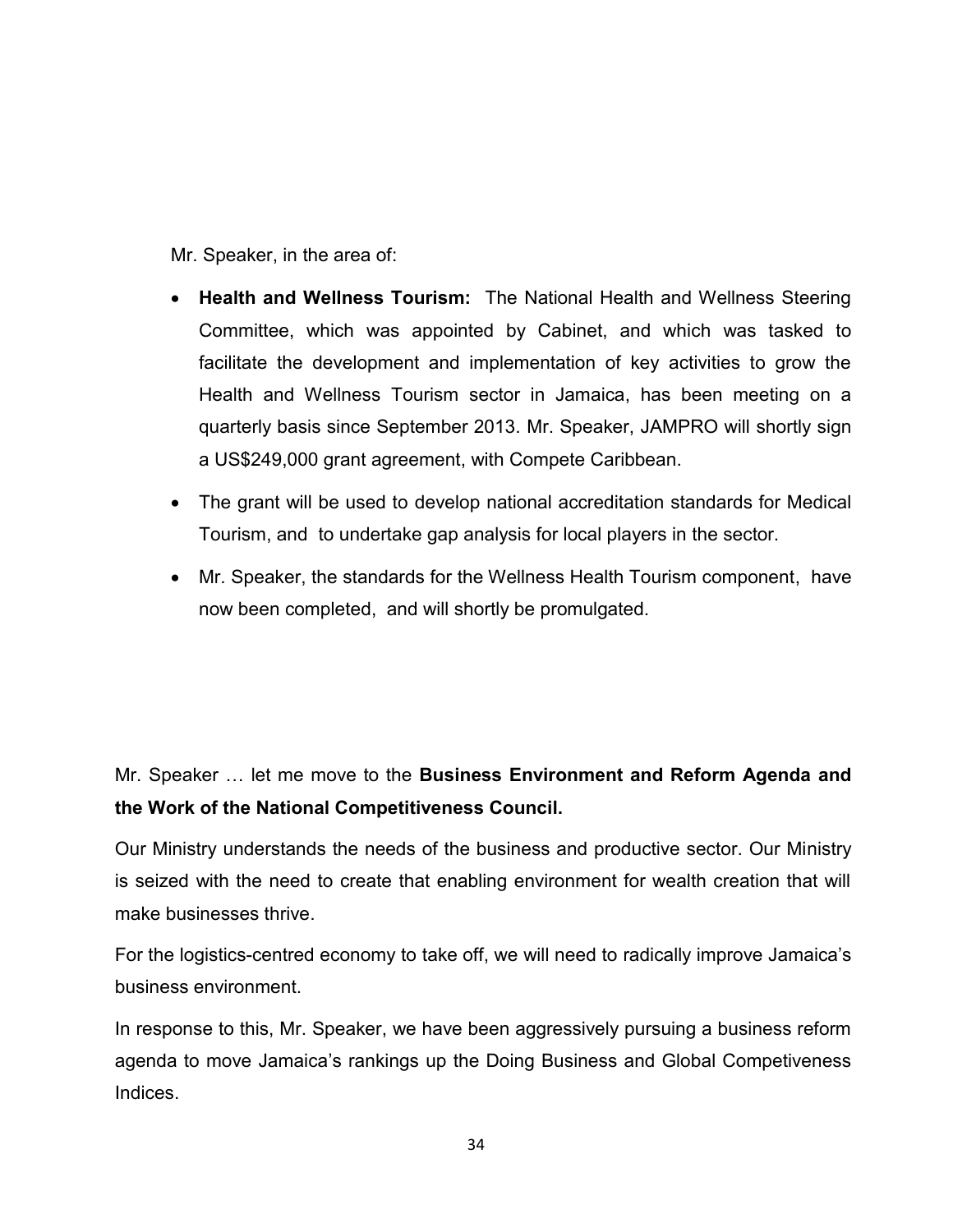This coordination work is primarily being done by the National Competitiveness Council that comprises private and public sector entities.

Cabinet has approved the expansion of the role of the NCC to identify and remove bottlenecks, faced by investors, in their interface with Government regulators and other entities.

## **World Bank Growth and Competitiveness Programme**

Mr. Speaker …as we pursue the Growth Agenda, and initiatives to improve the competitiveness of our firms, the Government of Jamaica is finalising with the World Bank, a four-year US\$50 million Growth and Competitiveness loan project.

JAMPRO, the DBJ and the PIOJ will be the lead coordinating agencies, for discrete components, supporting critical aspects of the Ministry's work.

JAMPRO, through the NCC, will be coordinating the execution of Component One of the project.

- This component will place specific focus on increasing Jamaica's competitiveness, through strengthening of the country's competition laws and the work of the Fair Trading Commission.
- Component Two, will provide for the development of the Master Plan for the Logistics Hub Initiative and the packaging of Hub investment projects.
- JAMPRO will also have access to funds, for project origination and investment promotion.
- Component Three of the Project, will support a lending facility as well as capacity building and linkages programmes for MSMEs.

Mr. Speaker … on behalf of the Government, I would like to express appreciation to the World Bank for this signal support of Jamaica's Growth Agenda.

## **The MSME and Entrepreneurship Policy**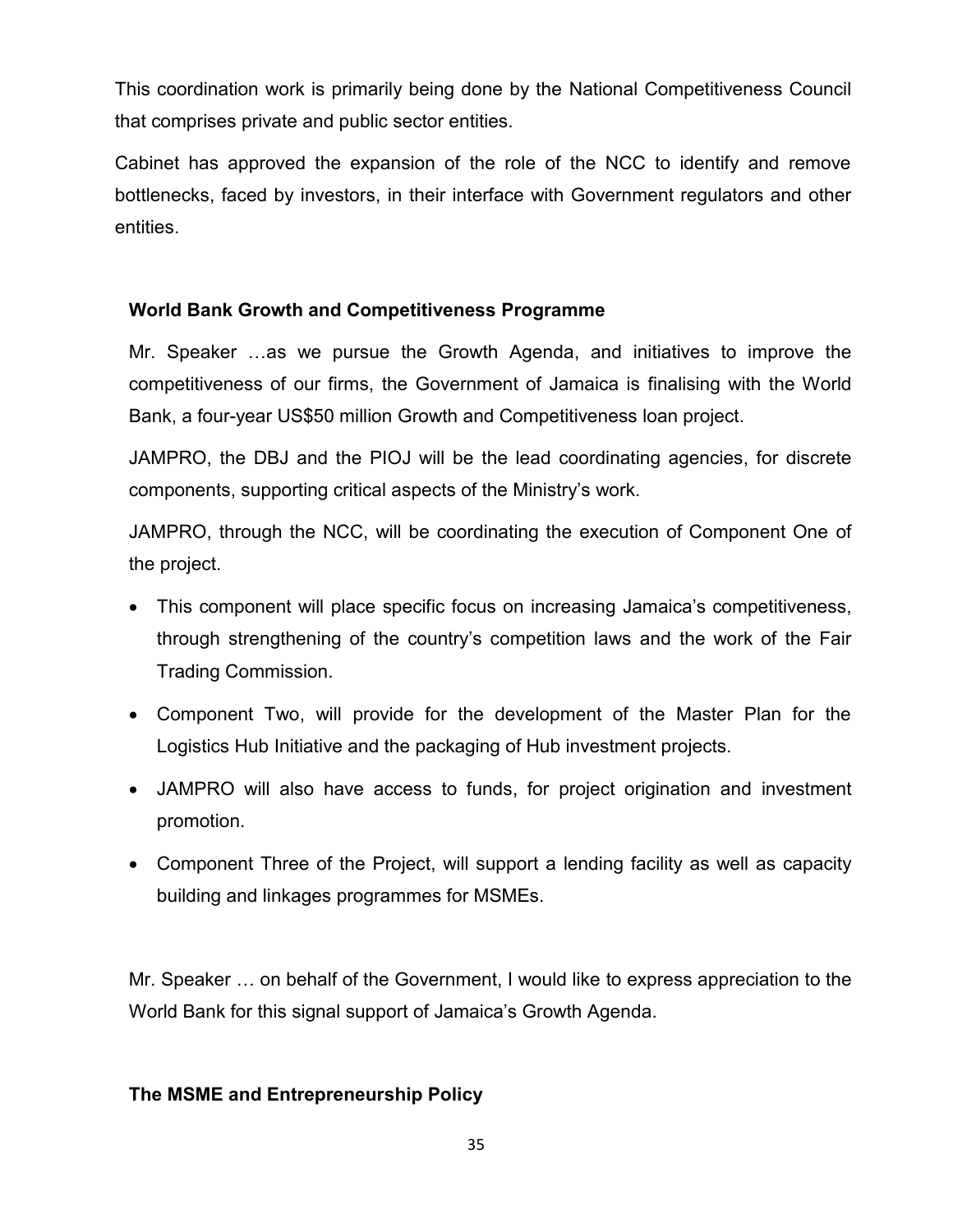Mr. Speaker,

I cannot emphasize enough the importance of the MSME sector to the creation of this logistics-centred economy.

A broad consensus across the political divide and among stakeholders within the private sector and civil society, has emerged in support of the MSME and Entrepreneurship Policy that was adopted in July last year by this Honourable House.

Mr. Speaker … we will use this policy to effectively address the needs of the MSME Sector.

Mr. Speaker … the Young Entrepreneurs Association of Jamaica, has written to me detailing their concerns about how difficult it is to access funding and financial advisory services. We will use this policy to effectively address the needs of our young entrepreneurs and to facilitate the targeted delivery of support to them.

Mr. Speaker …there are still too many of our small business people who are not accessing the capital and capacity building support services provided by the Government.

There are still too many business people, for whom MIDA, JBDC or the Self Start Fund don't even appear in their frame of reference, for valuable services that they need to effectively participate in the logistics-centred economy.

Mr. Speaker …we want to change that.

We want these agencies to be the first points of reference for our small businesspeople with good business ideas.

We must, in a logistics-centred economy, give our MSMEs more than a fighting chance to become the multinationals of the future.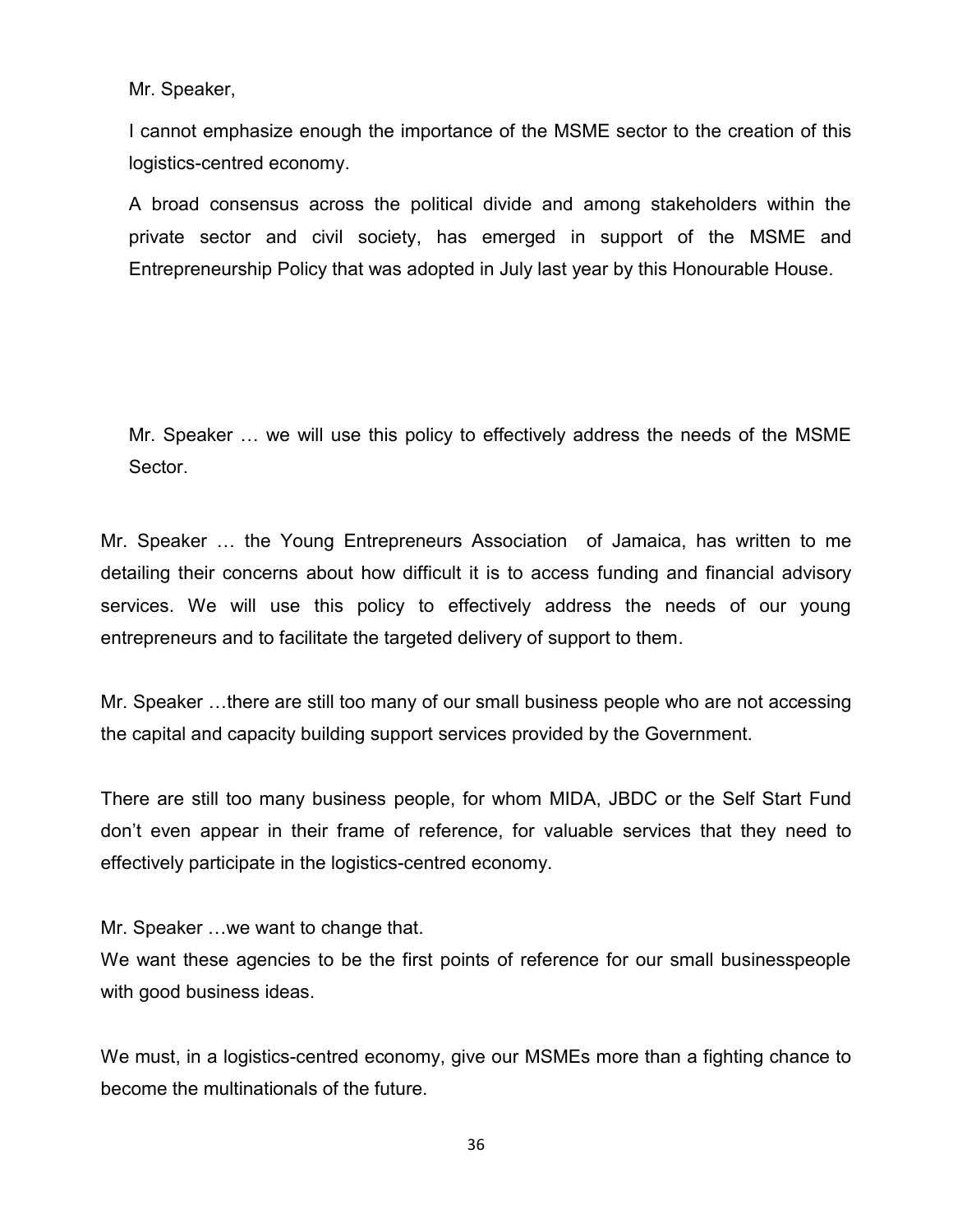- As a first policy action, the Ministry will be reforming and repositioning its three critical agencies that are engaged in lending and financial advisory services for the MSME sector, namely, MIDA, JBDC and the Self-Start Fund.
- MIDA, Mr. Speaker, will be repositioned to play a critical role in risk and debt management, and to develop and effectively manage a micro-venture financing facility for the MSME sector.
- The JBDC is no longer engaged in lending and will be focused on providing customized financial advisory services to its clients, and;
- The Self-Start Fund will now be offering a new suite of loan products that is customized to meet the needs of the MSME sector.
- This year, Mr. Speaker, we are targeting to provide \$1 billion in loan financing to the MSME sector.

# Mr. Speaker …**we are closing the gaps for our small businesspeople. We are making sure they participate fully in the logistics-centred economy.**

Mr. Speaker …the second policy action for the MSME sector is to bench-mark the JBDC, with the growing Small Business Network of the Americas (SBNA) Initiative.

- We are doing this, Mr. Speaker, to build greater capacity in the JBDC, to promote and support job creation in MSMEs, and to encourage greater trade among these businesses.
- It is expected that JBDC will gain Small Business Development Centre-status by the end of the 2<sup>nd</sup> Quarter of this Financial Year.
- MSMEs, with the JBDC's assistance, will be in a stronger position to tap into export market opportunities, to better manage their client portfolios, and to leverage research capabilities of the Small Business Network of the Americas.

## **Small Business Mobile Clinics**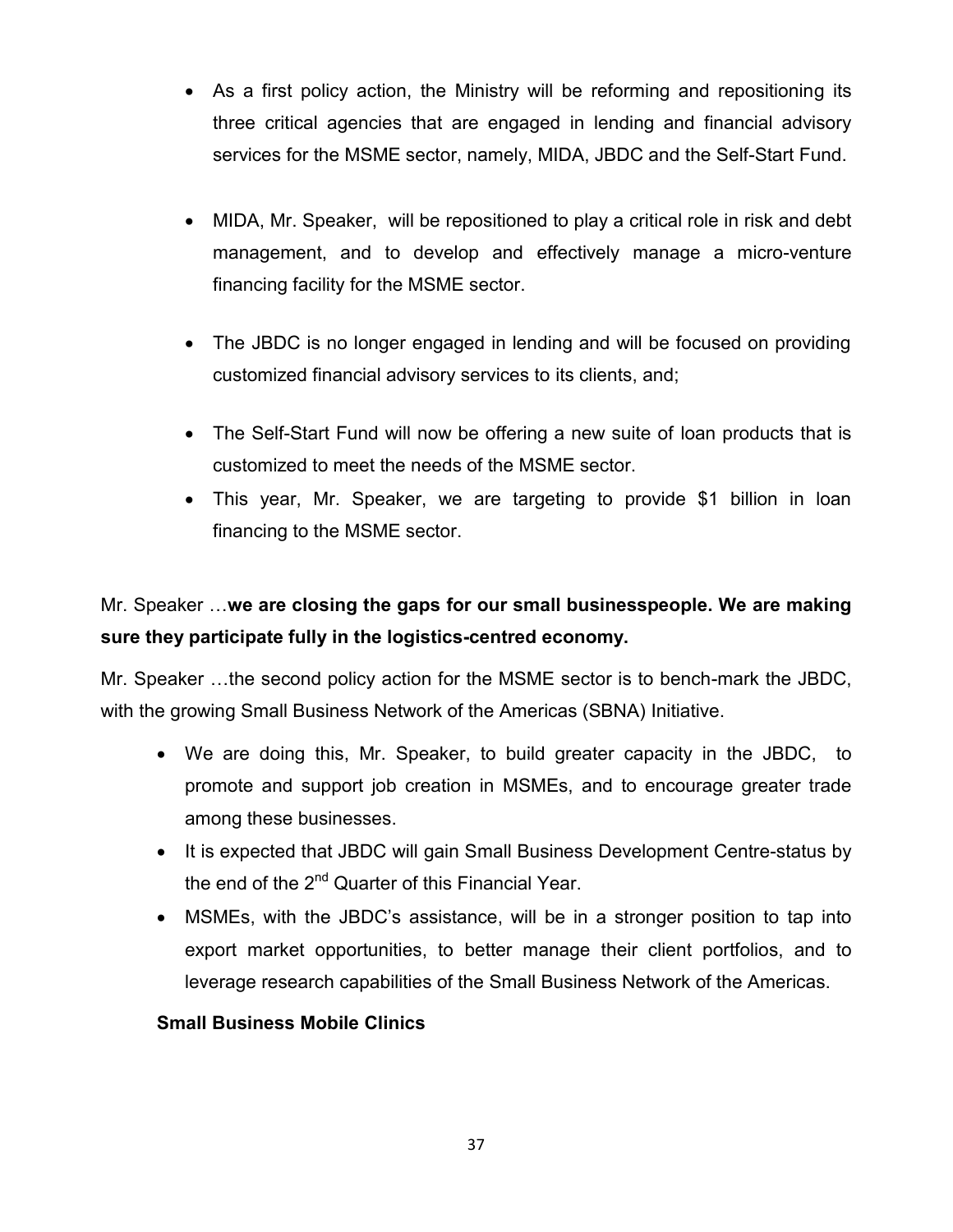Mr. Speaker …the Member for NW St Ann, in his contribution to this Sectoral Debate, highlighted the need for mobile business clinics for small businesspeople in his constituency and across the country.

Mr. Speaker … I am pleased to announce a comprehensive island-wide programme, for business advisory and development services.

Commencing in July, the JBDC will be rolling out across the country, a mobile unit to reach existing and prospective entrepreneurs and small businesspeople.

This mobile unit, will offer the full suite of JBDC services in addition to services offered by other Government Ministries, Departments and Agencies, such as, the Companies Office of Jamaica, Tax Administration, the Bureau of Standards and other public sector entities that support the MSME sector.

Mr. Speaker … in an effort to formalize more of our MSMEs and to provide them with direct, customized consultation and business advisory services, the JBDC will carry out needs assessment surveys from region to region. The outcomes we want, to spring from this intervention are:

- More business clusters in our communities across the country;
- Training and capacity building programmes;
- Technical assistance programmes, ranging from product development and enhancement support, technical and business skills development, product branding and labeling support, design support services to marketing assistance.

Mr. Speaker …we are empowering our small businesses with technical skills, knowledge and confidence.

Mr. Speaker …**we are closing the gaps for our small business people. We are making sure, they participate fully in the logistics-centred economy.**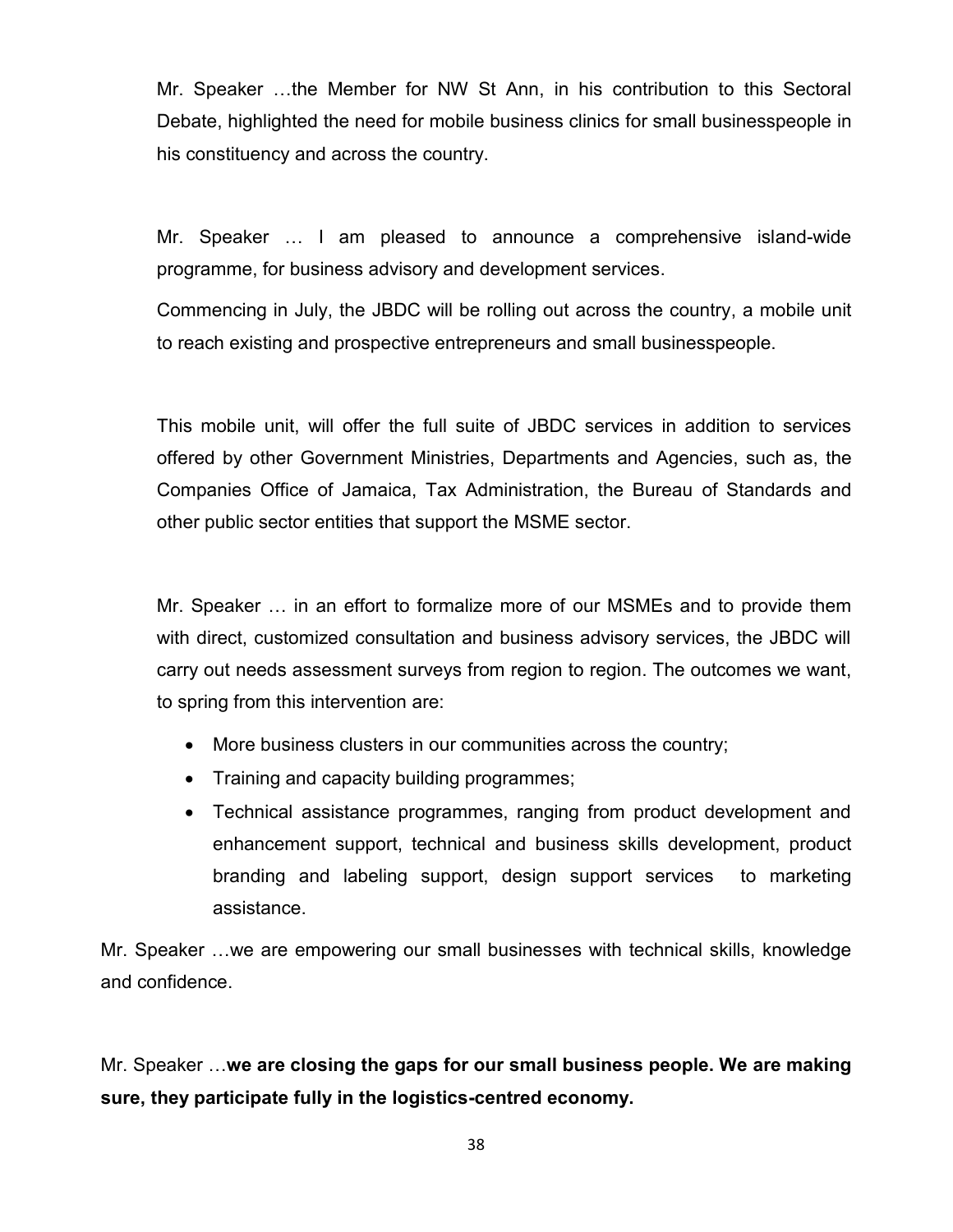Mr. Speaker … the third of our initiatives to implement the MSME and Entrepreneurship Policy, is geared at dealing with the issue of global standards and innovation for our business people.

Mr. Speaker …we are doing this through the launch of Enterprise Jamaica, 'EJ', a key initiative of the Ministry, led by the Bureau of Standards.

- 'EJ', Mr. Speaker, is promoting innovation and fostering entrepreneurship, especially in the nascent technology-based sector and existing businesses.
- 'EJ' is immersing potential entrepreneurs and business owners in an environment characterized by state-of-the-art practices, preparing them for the logistics-centred economy.

Mr. Speaker …**We are closing the gaps for our small business people. We are making sure, they participate fully in the logistics centred economy.**

#### **Creative Industries Development**

Mr. Speaker …I now turn to the important subject matter of the Cultural and Creative Industries, and the development plans we have for this sector. The Ministry has charted a critical path forward, for how it intends to impact Jamaica's cultural and creative industries.

We are reforming the National Industrial Policy to broaden the focus from trade in goods, services and commodities, to place greater emphasis on high-tech and knowledge services, focusing on Design and Intellectual Property.

Mr. Speaker …this is a critical policy shift in keeping with our move to create a logisticscentred economy.

The principal thrust of this new policy will b*e weighted towards*:

• Research and Development, as well as financing for technology platforms and networks, to support the commercialization of innovative ideas, and;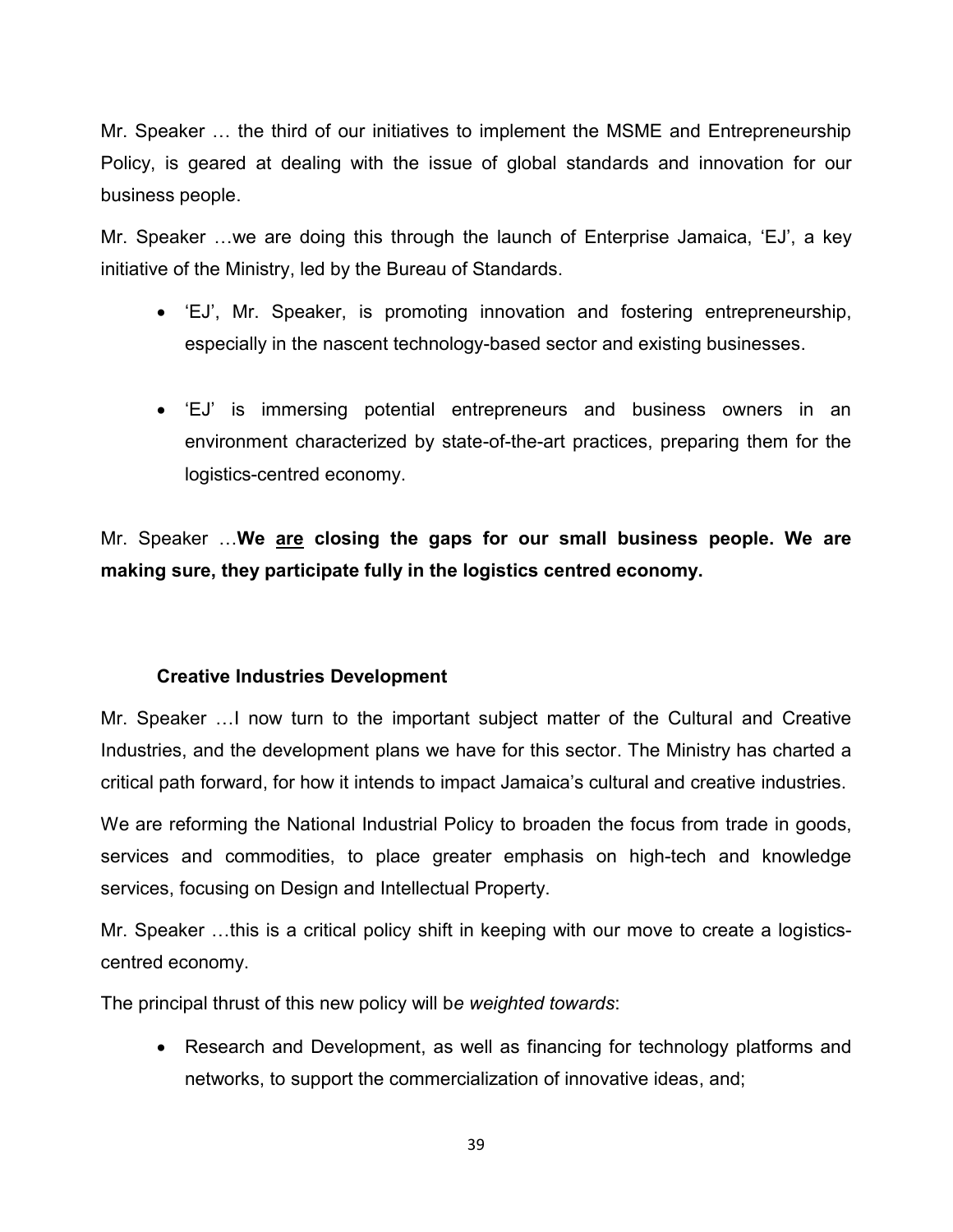Systems to protect and develop intellectual property and to encourage commercialization.

To this end, working groups will be meeting to finalize a policy framework, for this reformed National Industrial Policy.

Mr. Speaker … the Government, through the MIIC and the Jamaica Intellectual Property Office, is committed to ensuring the highest level of Intellectual Property protection for the Jamaican Creative and Cultural industries and to stimulate growth of the sector. With the easing of the process to pass benchmark legislations under the IMF programme, I expect that important legislations affecting this sector, will see movement this year.

It is against this background, Mr. Speaker, that I would like to **announce** that plans are well advanced to construct a film lot in Jamaica, with multiple stages, outputting at Hollywood standards.

A Hollywood studio has agreed to provide oversight on this project. The group, Real Vibez, is also in discussion with a leading music and film production school in the USA, to build a campus at the lot.

Mr. Speaker …negotiations are far advanced for the lease of the 20-acre former Goodyear Factory and complex, near Morant Bay in St. Thomas, as the site for this film lot !!

A deal to produce five films has been signed with Steven Paul, the producer of the films Ghost Rider and Baby Geniuses.

#### **Developing Industrial, Commercial and Office Space**

Mr. Speaker …as we look towards this logistics-centred economy, the mandate of the Factories Corporation is to plan and deliver industrial and commercial space solutions for new projects. One such project is the Garmex Freezone.

Mr. Speaker …given its proximity to the Port, we are retrofitting the Garmex Freezone into a world class industrial complex to accommodate logistics and industrial clusters.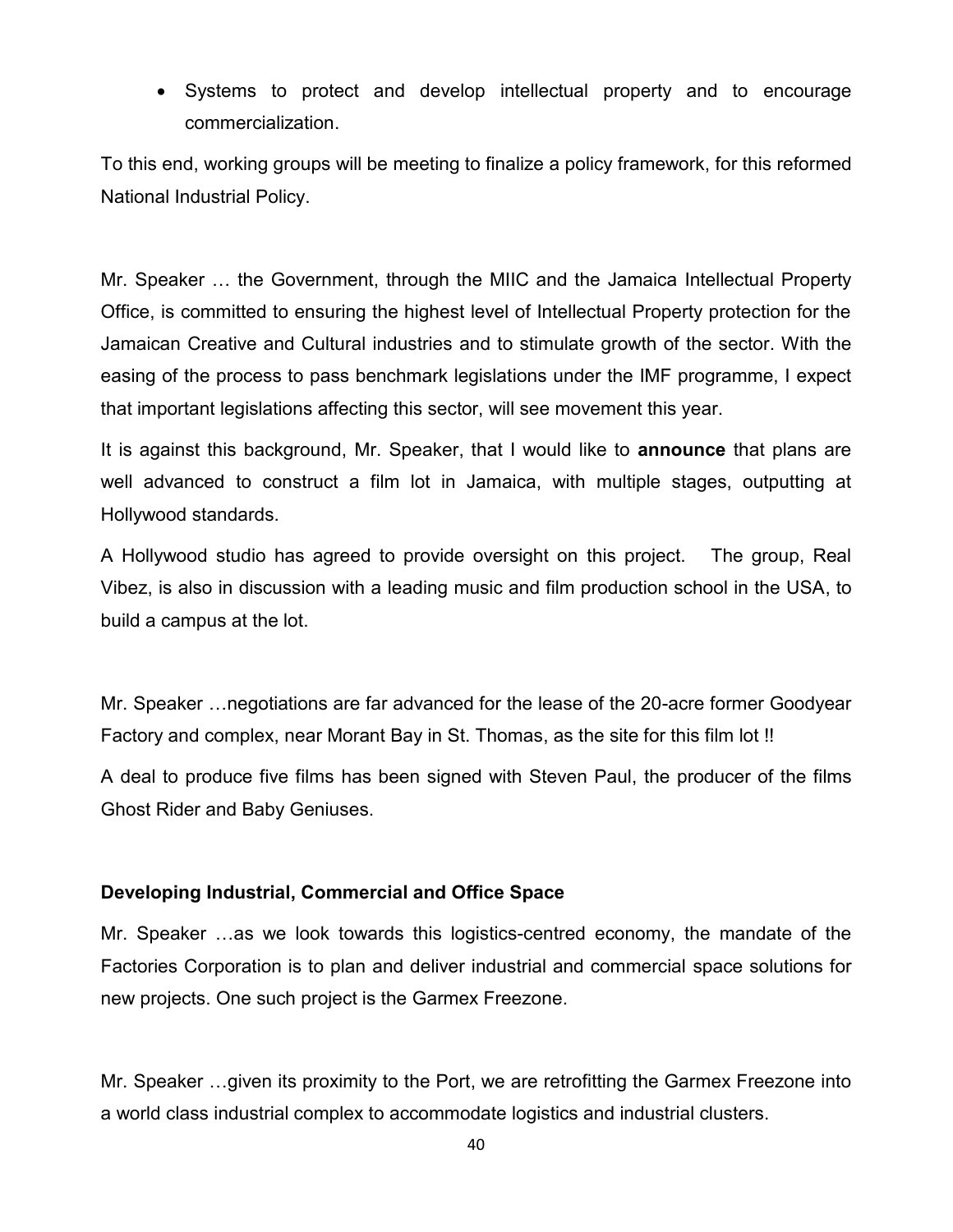The FCJ will spend \$120-million this year to complete its renovation works, and I am looking forward to opening this new facility that will be a marquee site for the Jamaica Logistics Hub Initiative.

Mr. Speaker …we are taking steps to build out the Logistics - centred economy.

#### **Restoration of the Scrap Metal Trade**

Mr. Speaker …this Ministry is proud of the work it has done to restore and to regulate the Scrap Metal Industry. The regulatory framework we introduced, just over a year ago, has given new life to the trade.

We still have some challenges. There have been recent reports of a rash of theft of property from homes in the Washington Gardens area and elsewhere.

But Mr. Speaker, let me point out that not all stolen metal is destined for, or has entered the external trade being regulated by the FCJ. We are aware of a still thriving trade in domestically generate products from scrap metals, such as the pots and pans subsector.

Last year, we committed to the Jamaican People that we would be vigilant and swift in enforcing the regulations governing the scrap metal trade.

Mr. Speaker, four persons were incarcerated under the new regime for breaches of the regulations. Mr. Speaker, we have kept our promise. Last year we promised to restore confidence in the scrap metal trade. We were told it could not be done.

Mr. Speaker … last year, the scrap metal trade exported over 67-thousand metric tonnes of metal, earning over US \$19.3 million. The trade in metal is beneficial to many sectors of society: financial institutions, shipping lines, trucking, logistics operations, and small scale operators.

It must be noted that the majority of export volumes going through the Kingston Container Terminal (KCT) is as a result of the trade in metals.

Employment in this sector is about 600 jobs directly and approximately 2,000 indirectly. This trade, Mr. Speaker, comprises 123 registered carriers, who transport the metal to the sites; 125 Dealers, 19 General Exporters and four (4) Industrial Exporters.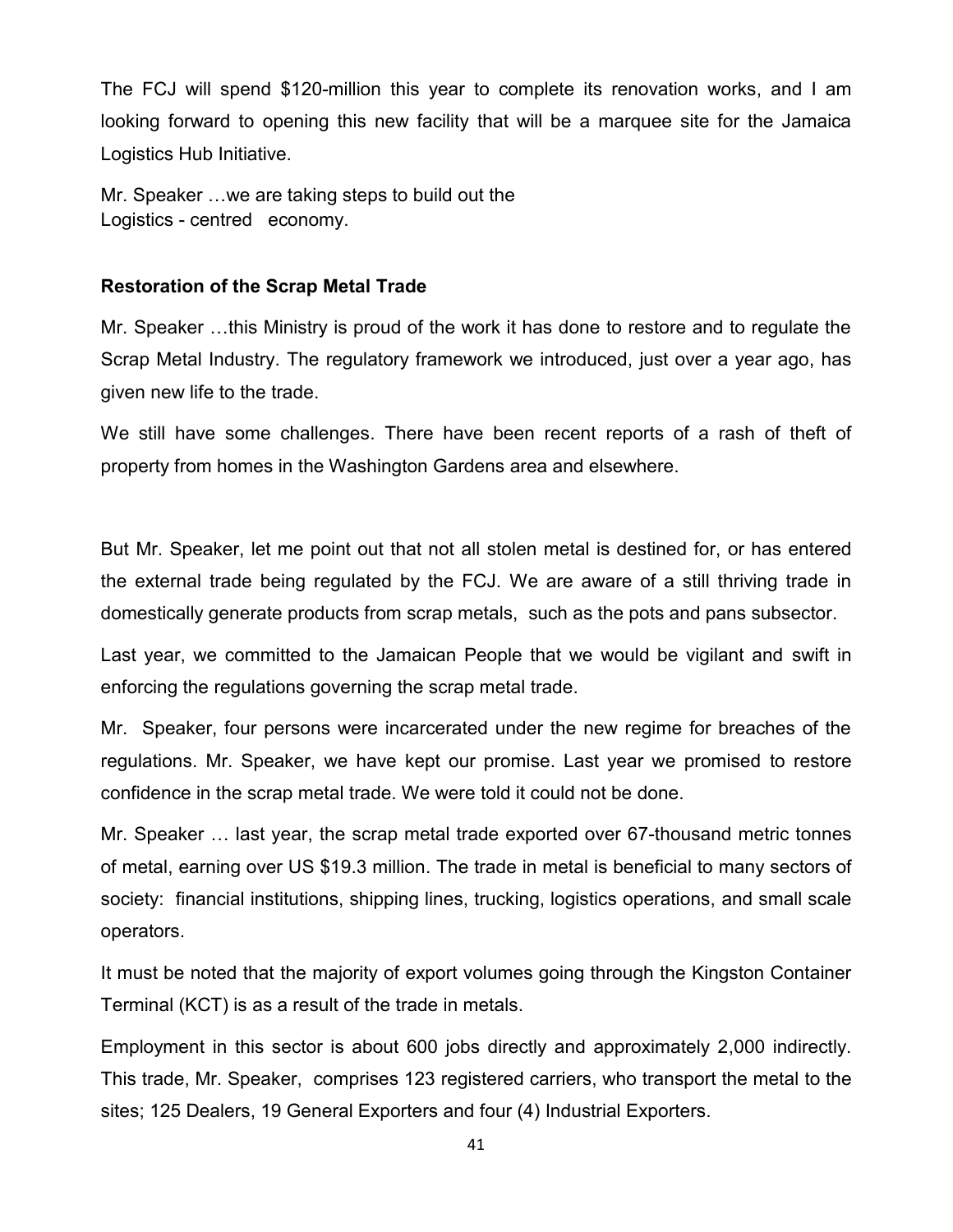I commend the Factories Corporation and their stakeholders - Customs, the Trade Board and the Police- for transforming the scrap metal export business into one that supports a logistics-centred economy.

#### **The Potential for a Trade in Damaged Vehicles**

Mr. Speaker …we have learnt valuable lessons from the scrap metal trade. We have learnt, that we can effectively regulate businesses in the recycling trade;

We have also learnt, that we can apply these lessons to create new business opportunities.

One of these opportunities, is in the trade and reconditioning of damaged vehicles as a part of the global motor-vehicle value chain.

Mr. Speaker …we have heard the calls for a restoration of the damaged vehicle trade. We hold the position, that the trade and reconditioning of damaged vehicles is a *real opportunity* for the expansion of the local automotive industry.

It means, real opportunities for training and jobs for our mechanics, our tradesmen in auto body repairs, auto electricians, and other workers in the automotive sector.

Accordingly, I will shortly be recommending to Cabinet, the removal of the ban on the importation of damaged vehicles.

To date, we have established a multi-agency Task Force to review and make recommendations on the way forward.

This Task Force is charged to make recommendations with respect to regulations, standards, training, and certification. Paramount in their deliberations, Mr. Speaker, is the safety and protection of consumers. There will be full consultations with all stakeholders.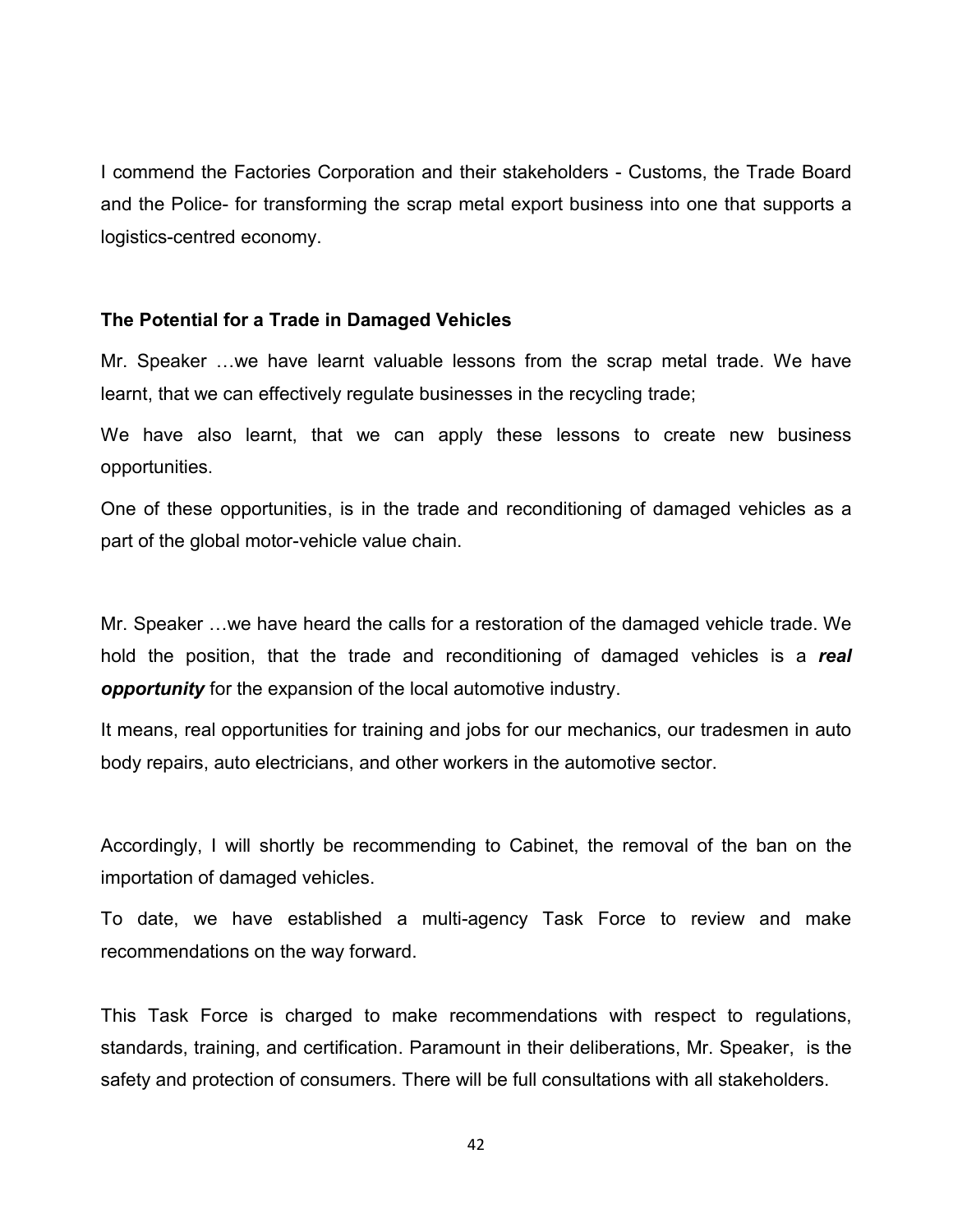Mr. Speaker … the Ministry has also been building national dialogue and narrative around global logistics and Jamaica's move to a logistics-centred economy.

- o There is growing public interest in the Logistics 101 course organised by the Ministry and the Caribbean Maritime Institute (CMI) and delivered free of cost to over 16-thousand participants so far.
- $\circ$  The course has been streamed live on the Internet and made available on YouTube, and distributed to schools and libraries.
- o There is stronger collaboration among our academic institutions, working in step with the Logistics Hub Education and Training Working Group to get the workforce Hub-ready.
- $\circ$  The Caribbean Examinations Council has now approved a CAPE curriculum on Logistics.
- o To prepare our teachers, CMI is also offering a post-graduate diploma in Logistics and Supply Chain Management, commencing this summer.
- o Professional bodies and practitioners, including doctors and other health professionals, are now taking steps to certify themselves in order to deliver cross-border services.

Mr. Speaker …this is further evidence of the recognition, locally and internationally, of the value of Jamaica becoming a logistics-centred economy.

#### **The Logistics Performance Index**

Mr. Speaker …now, we understand why Jamaica has jumped 54 places in the 2014 Logistics Performance Index.

Mr. Speaker …we are no longer at the bottom of the table.

From 124 out of 160 countries in 2012, we are now ranked at 70 out of 160 countries in 2014.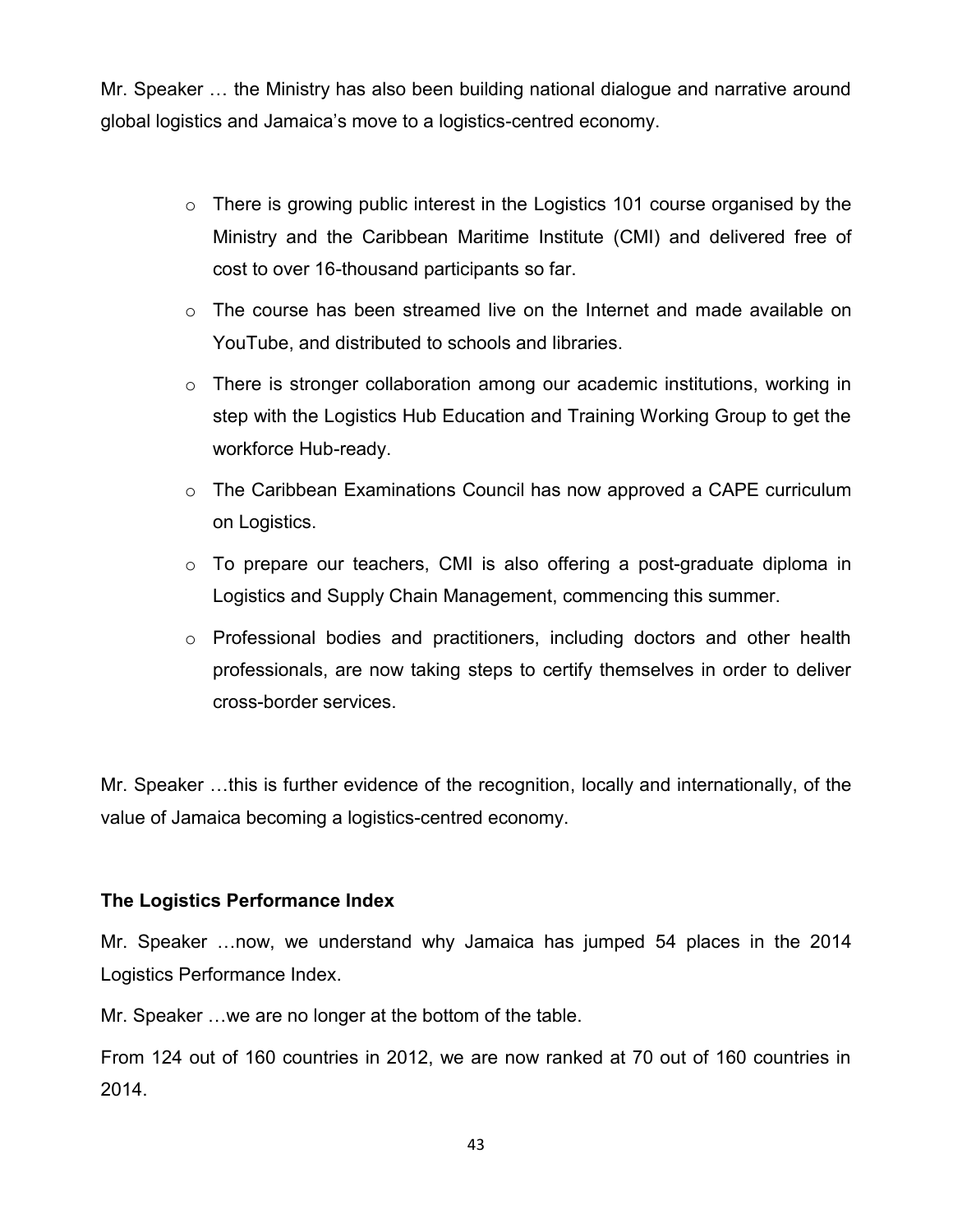Mr. Speaker …this achievement, in a single reporting period, is unprecedented. This achievement validates Jamaica's ambition to become the next major global logistics hub.

# Mr. Speaker,

 We are doing much better in the area of Customs clearance and efficiency at our ports of entry.

# **Mr. Speaker, We are getting Hub Ready!**

 We are highly rated for our Logistics Infrastructure, in the quality of our trade and transport-related infrastructure (ports, roads, and information technology).

# **Mr. Speaker, We are getting Hub Ready!**

 We are doing better at arranging and moving our shipments around the world. Our cargo transport operators and customs brokers are rated among the best.

## **Mr. Speaker, We are getting Hub Ready!**

 We are doing better at Tracking and Tracing consignments; and we are getting better at the timeliness, with which shipments from our ports reach consignees within the expected delivery time.

## **Mr. Speaker, We are getting Hub Ready!**

Our performance in the 2014 Logistics Performance Index is a major milestone for the country in our push to become a logistics-centred economy. The world recognizes that Jamaica is serious about becoming the  $4<sup>th</sup>$  Node in the Global Logistics Network.

The world is prepared to back us, not just because Jamaica is one of the most admired places on earth, but because they see win-win value propositions.

## **Major International Hub Investment**

Mr. Speaker …I said at the beginning of this presentation that I would bring the evidence of significant global investor interest in the Logistics Hub Initiative.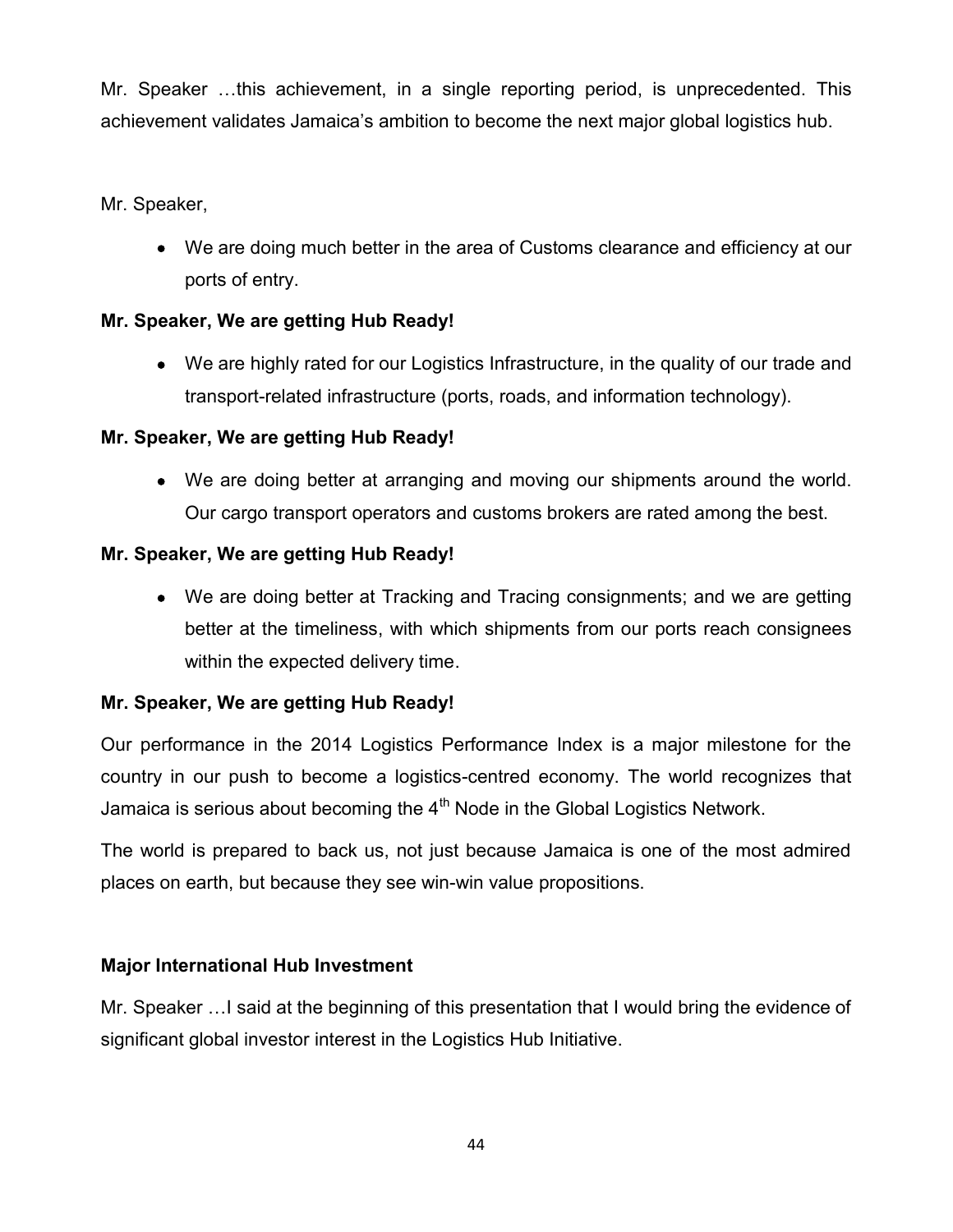In response to our promotion of the Initiative internationally over the past 18-months, a major consortium of US, European and Middle East investors has put forward a strong expression of interest in several components of the Logistics Hub Initiative.

Representatives of this Consortium are currently in the island, for meetings with a number of key agencies of the Government, as part of their due diligence and as preparatory work, ahead of submitting a formal proposal.

This Consortium is mobilising equity financing in excess of US\$4 billion to design, finance, build and operate integrated components for the Hub.

This investment, will be a massive contribution to the build-out of the Hub and the accelerated realisation of the logistics-centred economy.

Mr. Speaker …I would like to pay special recognition to the presence of the representatives of the Consortium in this Honourable House, this afternoon.

Mr. Speaker …I would like to thank them for their confidence in Jamaica and in the Hub Initiative.

#### **Next steps:**

The Consortium will complete its due diligence within six to nine (6-9) months. Thereafter, a definitive proposal will be presented to the Government for its consideration.

#### **Closing**

Mr. Speaker,

This is not a time for doubt or interminable debate.

The time for that is over; it is time for action.

This is Jamaica's time to step out of the shadows of decades of lethargic growth and dashed expectations.

This is Jamaica's time to reach for the glorious promise of this new logistics-centred economy.

Mr. Speaker …w**e are moving forward. Jamaica is making progress.**